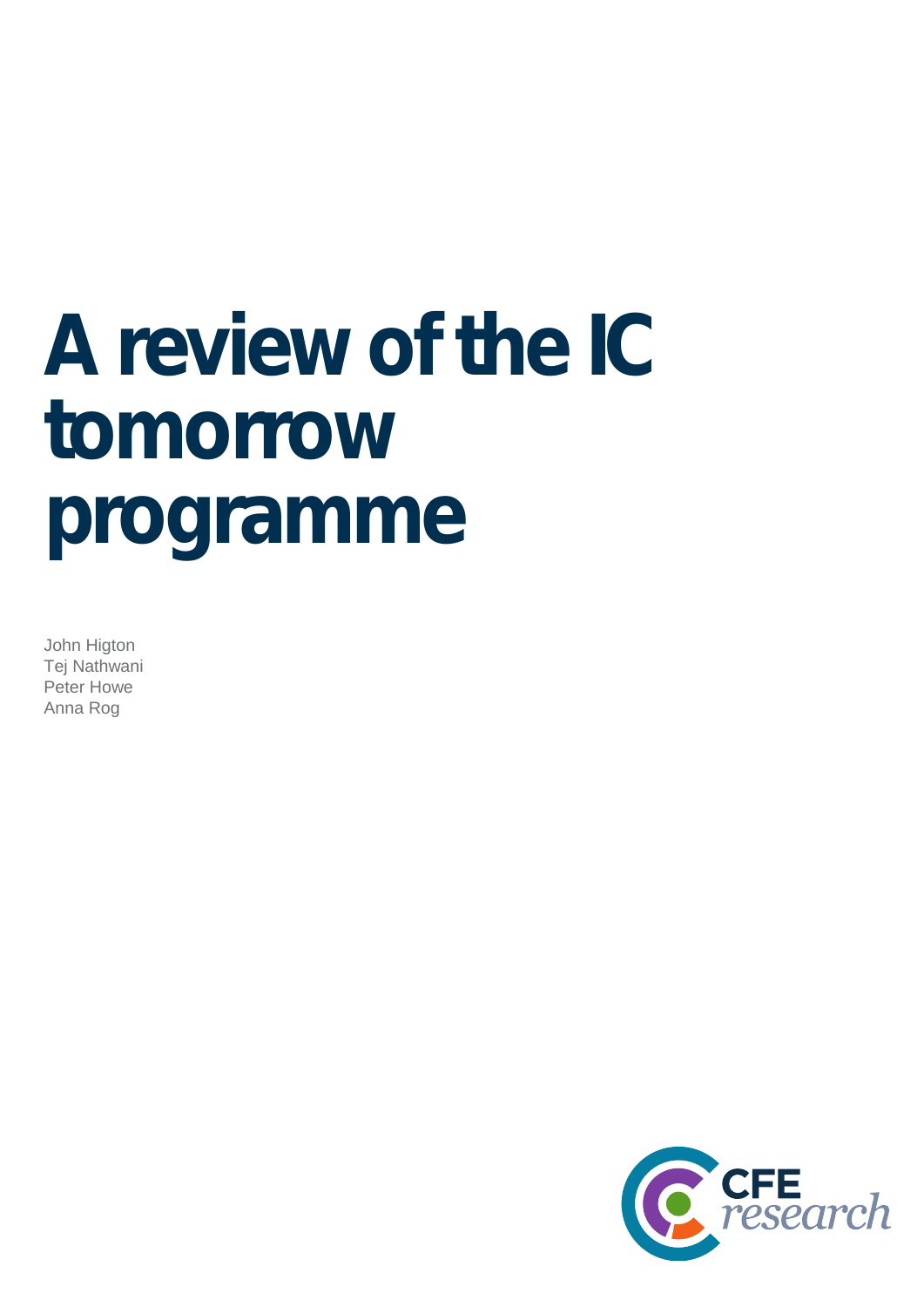For more information about this report please contact John Higton:

CFE Research, Phoenix Yard, Upper Brown Street, Leicester, LE1 5TE

T: 0116 229 3300 john.higton@cfe.org.uk www.cfe.org.uk

© CFE 2017

Established since 1997, CFE is an independent not-for-profit company specialising in the provision of research and evaluation services across a broad field of education, employment and skills.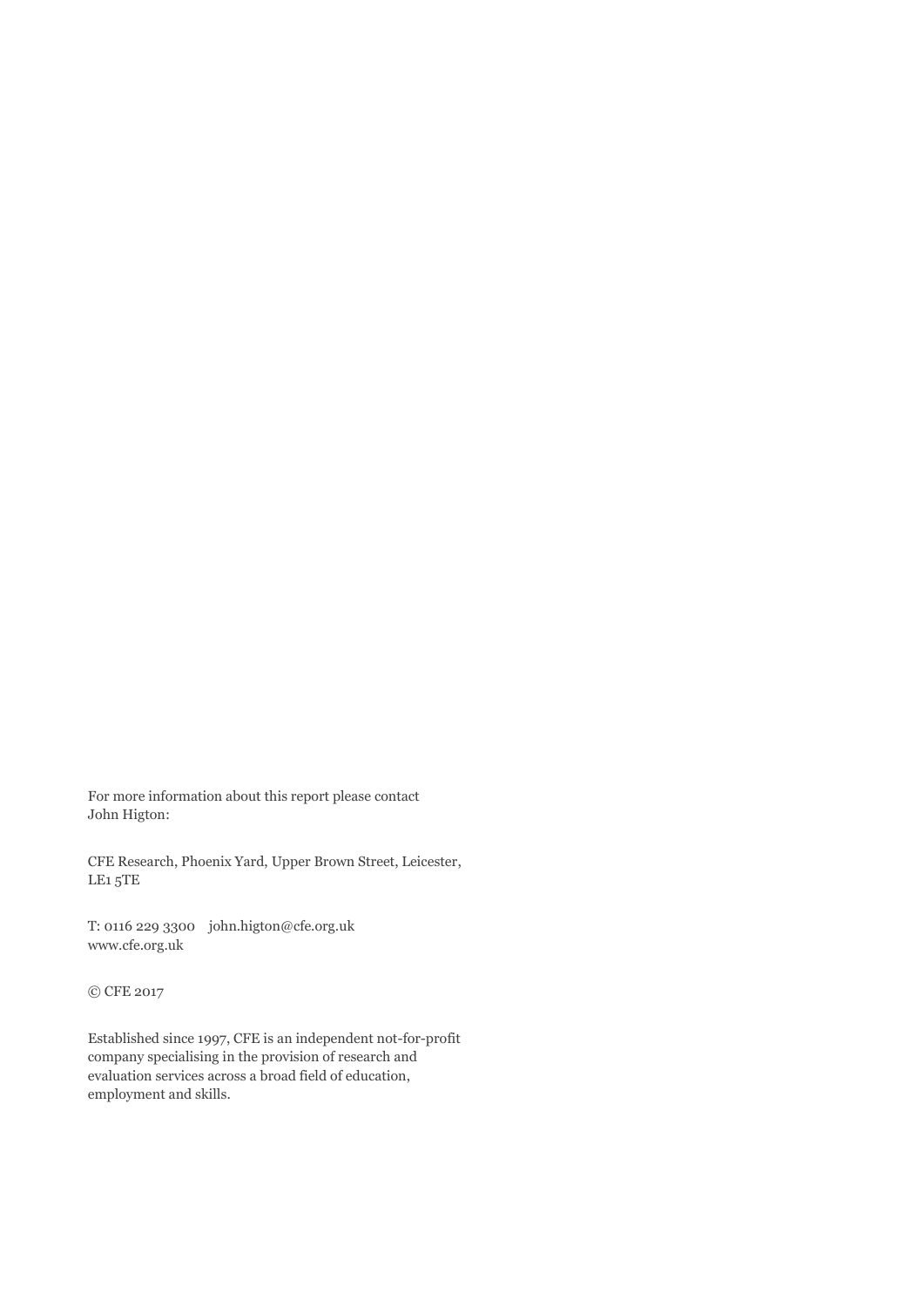# **CONTENTS**

| O1.                                | Introduction                                                              | 1  |  |  |
|------------------------------------|---------------------------------------------------------------------------|----|--|--|
| 02.                                | Why innovation is important and why government<br>support can be required | 3  |  |  |
| 03.                                | What is the IC tomorrow programme?                                        | 5  |  |  |
| 04.                                | Findings                                                                  |    |  |  |
|                                    | 05. Analysing future impact                                               | 24 |  |  |
| Appendix 1: Theory of change model | 26                                                                        |    |  |  |
| Appendix 2: Data tables            |                                                                           |    |  |  |

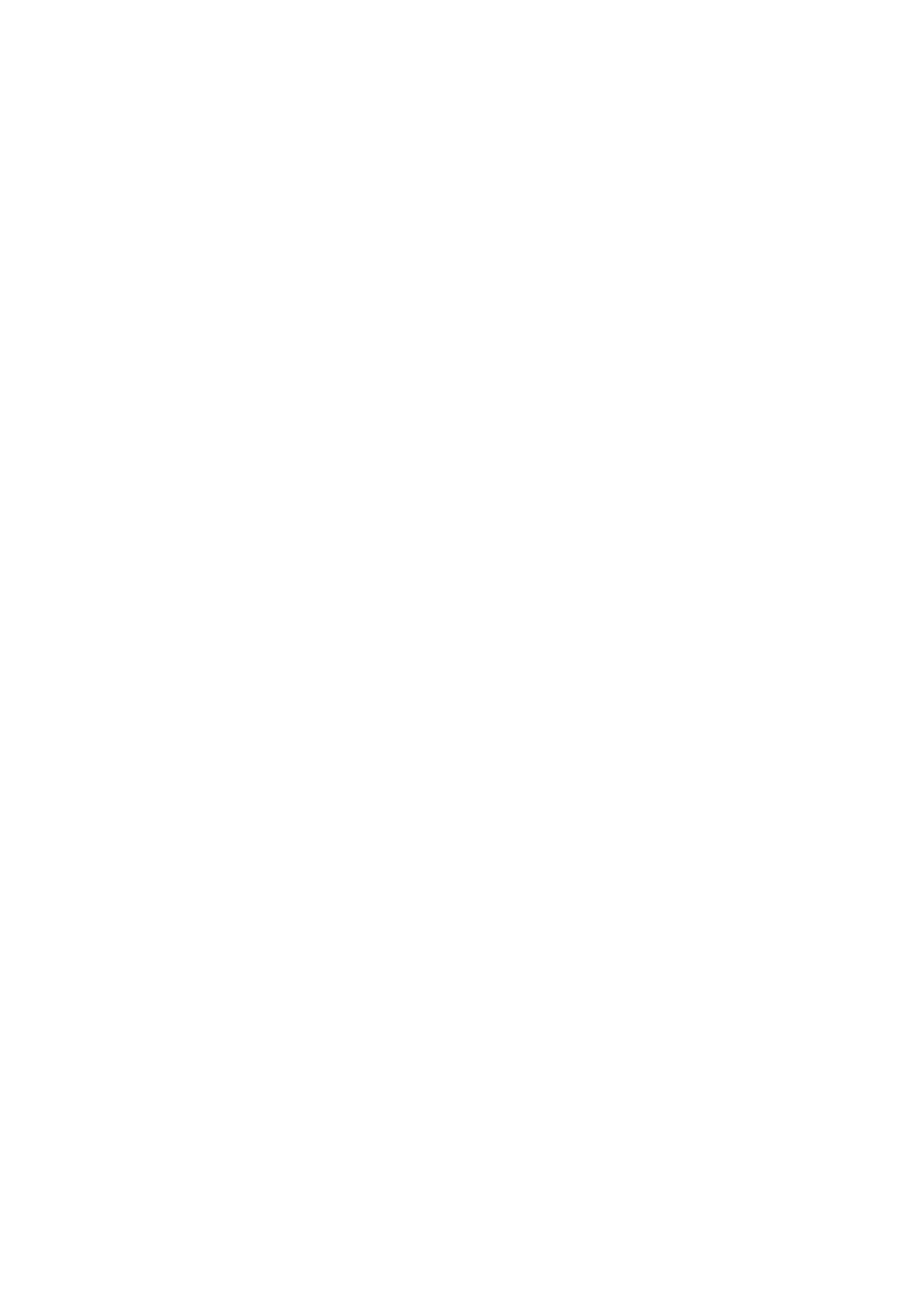# **01. INTRODUCTION**

C

CFE Research was commissioned by Innovate UK to conduct a review of the IC tomorrow programme to date, with the aim of exploring and providing insights into the questions listed below. In Appendix 1, we provide the theory of change model for this initiative which was the foundation for developing the research questions used to evaluate the programme. Where sufficient evidence to evaluate IC tomorrow is currently lacking, we supply recommendations on how these gaps can be filled in the future.

This review sought to answer the following questions:

- **a)** What barriers does this programme help overcome and why is government support required to overcome these?
- **b**) What aspects of the programme have been particularly valuable to businesses?
- **c)** What are the key lessons to learn, particularly around linking small companies with larger ones in this way?
- **d)** What is the relative importance and benefit created by the different elements of the support? Where does Innovate UK add the most value?
- **e)** How suitable is the current system of funding and is there any possibility of altering this in any way?
- **f)** Can the initiative be scaled up without losing value?

In order to find answers to these questions, a mixed methodology was implemented. Eight stakeholders were interviewed in order to gather their thoughts on the value of the programme, its key objectives and the potential future direction of the initiative. These stakeholders consisted of those directly involved in the strategic operation of the IC tomorrow programme, as well as senior employees at Innovate UK and the Knowledge Transfer Network. This was followed up with a short survey of start-ups and their partners, so that quantitative data could be captured on topics such as the reasons organisations participated in the programme, their views on the funding structure and, in the case of start ups or SMEs, the impact that trialling their innovation has had on their business. The total number of start-ups and challenge partners invited to take part in the survey was around 200. The survey generated a total of 26 complete responses and 4 partials. Of these responses, 20 were from start-ups, whilst 10 were from challenge partners. The responses, including partials, therefore represent 15% of the total population with a bias towards start ups (the data are reported unweighted). As a result, the survey statistics reported in this paper should be treated with caution, as they are less statistically robust and possess a wide margin of error (a maximum of  $\pm$ 17 per cent at the 95 per cent confidence level). The statistical findings give an idea of the relative strength of a response, but should not be used to support any overall statements regarding IC tomorrow. We refer to results from our survey throughout the paper and provide a more detailed breakdown of the responses to particular questions in Appendix 2.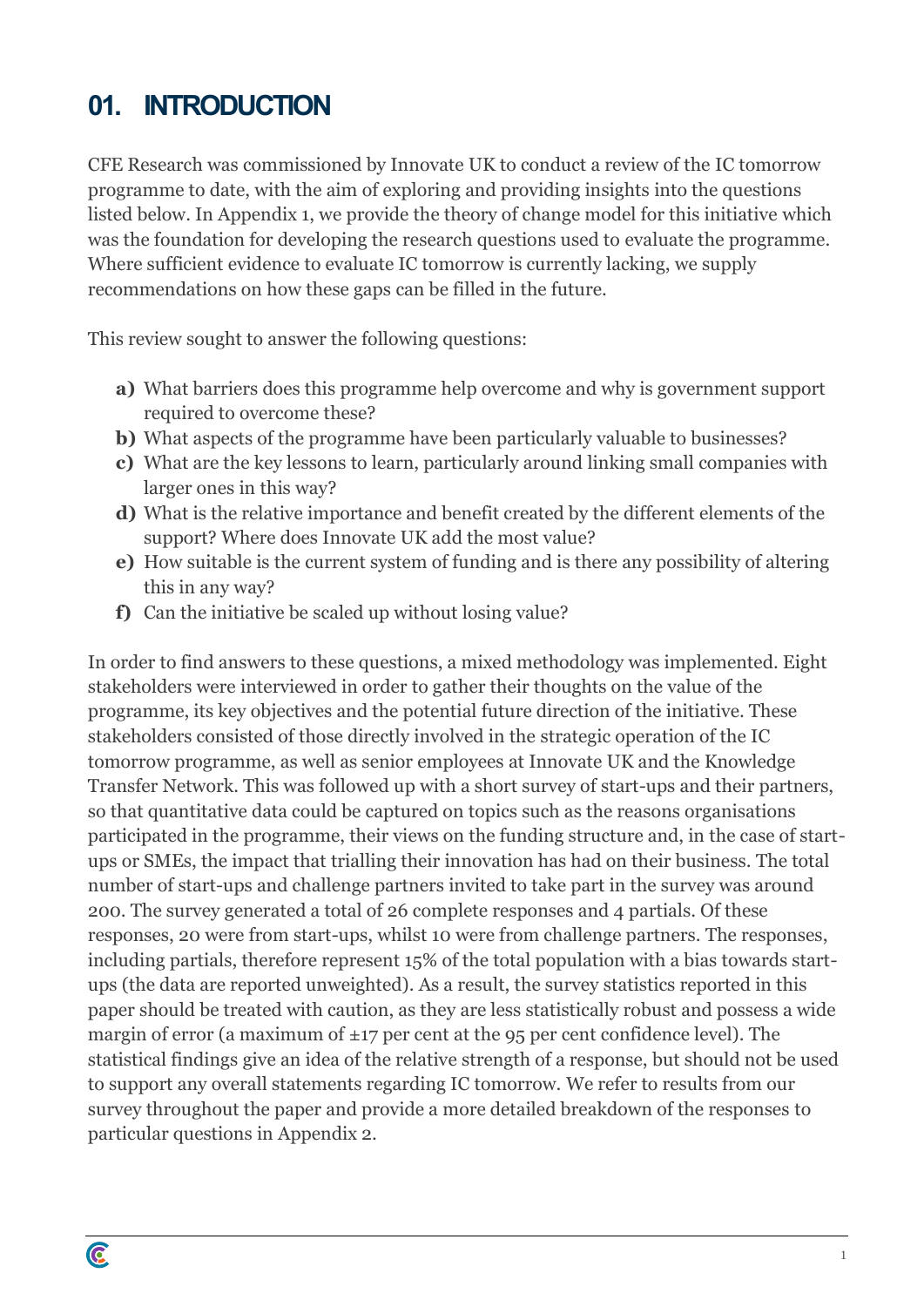Alongside this quantitative data collection, six paired interviews with start-ups and their respective partners were conducted in order to explore key topics in greater detail, such as the benefits they have experienced from taking part in IC tomorrow, the support received from Innovate UK and whether they believe the initiative currently has any drawbacks. Additionally, there were four cases in which we interviewed one company within a pair, providing supplementary evidence into the views of both start-ups and their partners. Note that we have therefore interviewed around 8 per cent of companies involved in the IC tomorrow programme. This report therefore supplies an overview of some of the key themes and issues emerging from the perspective of those taking part.

The remainder of this report is structured as follows. In the next section, we outline the importance of innovation and why government support can sometimes be required in promoting this. This is followed by a brief outline of the IC tomorrow programme. We then provide the findings, exploring each key question in turn and bringing together analysis from both the quantitative and qualitative aspects of the research. The considerations and methods by which Innovate UK may measure impact going forward are highlighted in the final section.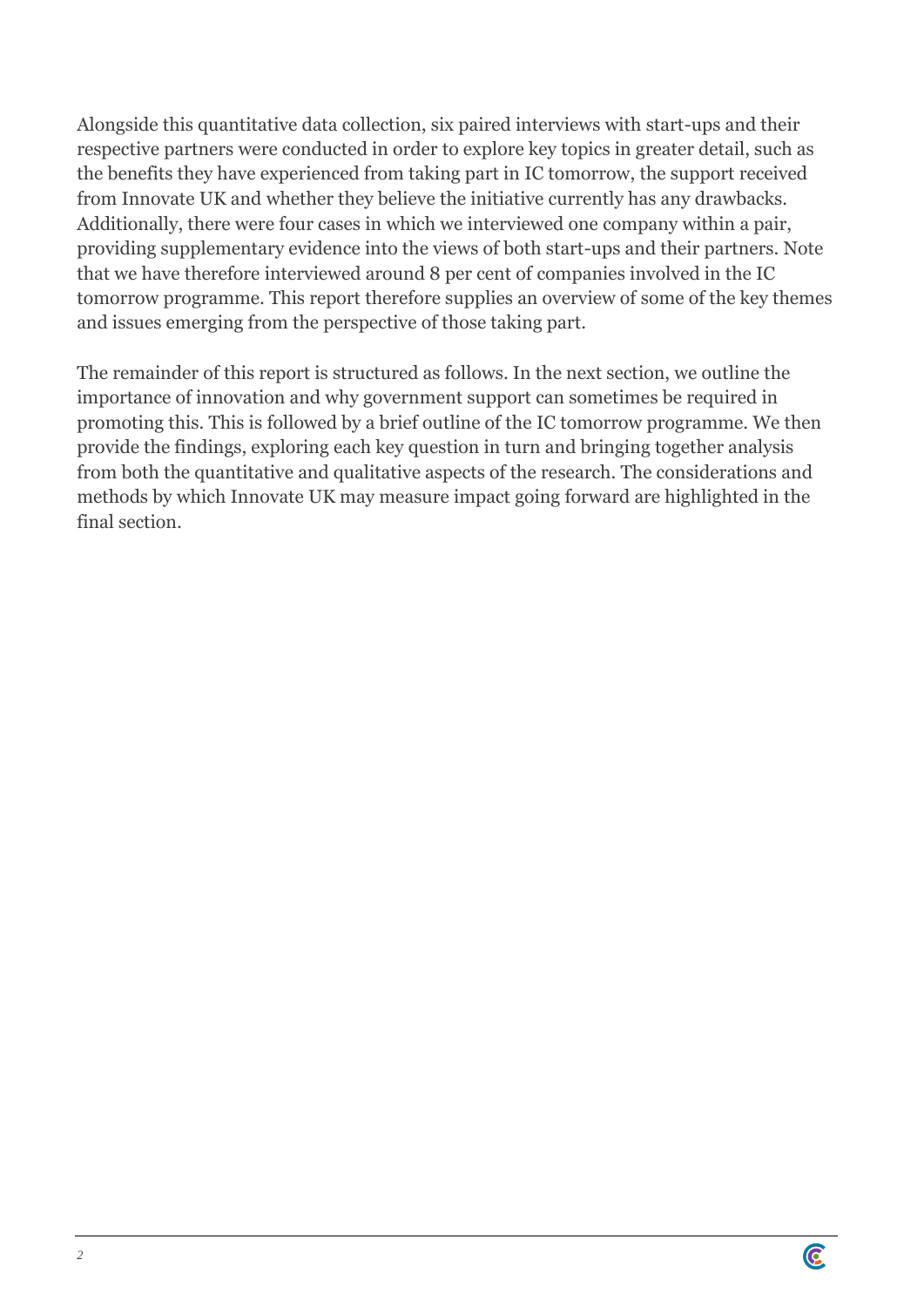# **02. WHY INNOVATION IS IMPORTANT ANDWHY GOVERNMENT SUPPORT CAN BE REQUIRED**

O'Sullivan and Dooley (2009)<sup>1</sup> define innovation as 'the process of making changes, large and small, radical and incremental, to products, processes, and services that result in the introduction of something new for the organisation that adds value to customers and contributes to the knowledge store of the organisation'. Meanwhile, the OECD (2005)<sup>2</sup> adopts a slightly broader definition for innovation, seeing it as 'the implementation of a new or significantly improved product or process, a new marketing method, or a new organisational method in business practices, workplace organisation or external relations'. In the case of IC tomorrow, the main aim is to enable new products, processes and/or services to be supplied within the marketplace through the emergence of sustainable small businesses. Before we outline the way in which the IC tomorrow programme functions and aims to encourage innovation, we begin with a summary of the key benefits of innovation to both firms and the wider economy. We also discuss the reasons behind why governments may wish to intervene in stimulating innovation.

## Benefits to firms

As a direct result of an increasingly globalised economy, firms are experiencing higher levels of competition in their respective industry. Consequently, there is a need for organisations to introduce new products and improve the quality of the service(s) they offer their customers in order to gain a competitive advantage and maintain their market share.<sup>3</sup> Investing in innovative activity or collaborating with other firms to support innovation can also open up new market opportunities and enable companies to understand the potential future direction of their sector. From an external perspective, being seen as an innovative firm can help to develop a strong reputation and brand, which can create a loyal customer base, as well as attracting high-quality workers to the organisation.<sup>4</sup>

## Benefits to the wider economy

Innovation facilitates technological progress and the potential to produce more output with the same level of resources, thus contributing to long-term growth. New export opportunities may also emerge as a result of innovation, boosting a country's trade balance. As firms innovate, they often invest and expand, leading to job creation in the

<sup>1</sup> **O' Sullivan D & Dooley L (2009).** 'Applying Innovation' Sage Publications

<sup>2</sup> **OECD (2005).** 'The Oslo Manual: 3rd edition'

<sup>3</sup> **Goksoy A, Vayvay O & Ergeneli N (2013).** 'Gaining competitive advantage through innovation strategies: An application in warehouse management processes.' American Journal of Business and Management, Vol 2(4), pp 304-321

<sup>4</sup> **Mobbs C (2010).** 'Why is innovation important?' Innovation For Growth, Oxfordshire, UK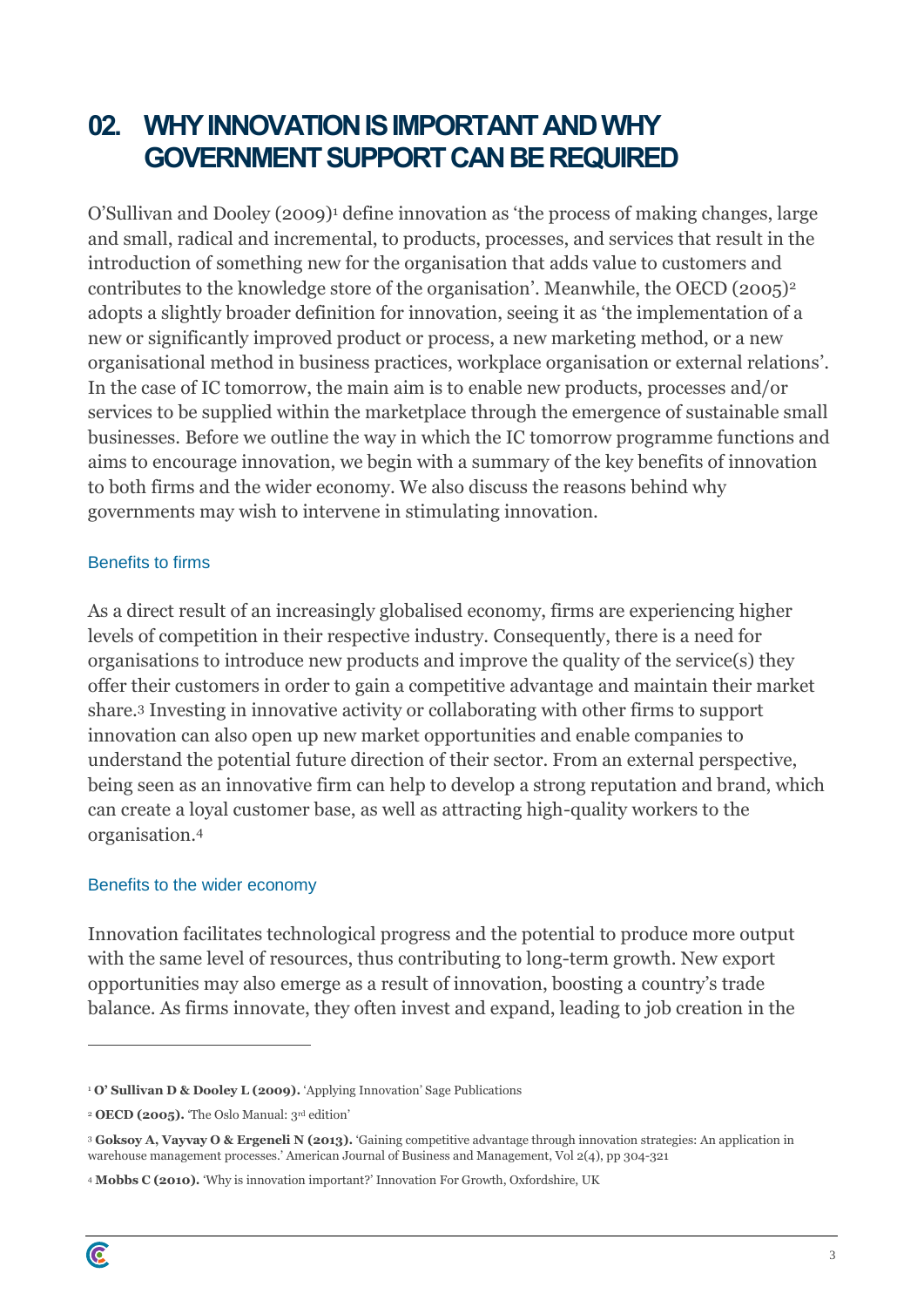local and national economy. Consumers can also experience an increase in welfare, as they have access to better quality products and services. Additionally, if firms are able to produce goods at lower cost as a result of innovation, these savings may be passed on to consumers in the form of lower prices.

## Government intervention

As highlighted above, innovation generates benefits for those firms which take part in such activity (private benefits), but also wider society (social benefits). Decisions on the level of innovative activity that a firm undertakes will be based on the organisation's private benefits and costs, which will therefore not take into account societal gains. As a result, in the absence of public intervention, firms are likely to invest too little in innovative activity.<sup>5</sup> Those companies that do show a desire to innovate may be prevented from doing so by credit constraints, with this being a particularly pertinent problem amongst SMEs and/or start-ups. Whilst such organisations are aware of the quality of their idea, financial institutions lack the expertise to understand this potential and will often fail to lend sufficient funds to them.<sup>6</sup>

Small firms and start-ups also may not have the knowledge and resources to utilise and apply external information for their own commercial ends, typically known as their absorptive capacity. Furthermore, they could struggle to initially establish themselves in their market, as they are unable to communicate to their customer base the value of their idea and thus develop their credibility. Hence, they can therefore require support during their early growth phase to ensure they can compete in the marketplace.

Given that barriers to innovation can be more prevalent amongst small firms, governments may wish to focus their policy interventions at such organisations. Whilst companies of any size are able to enter IC tomorrow competitions, it is start-ups and SMEs that are generally the main focus of the IC tomorrow programme.

<sup>5</sup> **Greenhalgh C & Rogers M (2010).** 'Innovation, Intellectual Property and Economic Growth.' Princeton University Press

<sup>6</sup> **Arnold E, Farla K, Kolarz P, Potau X (2014).** 'The case for public support of innovation.' Department for Business, Innovation and Skills, London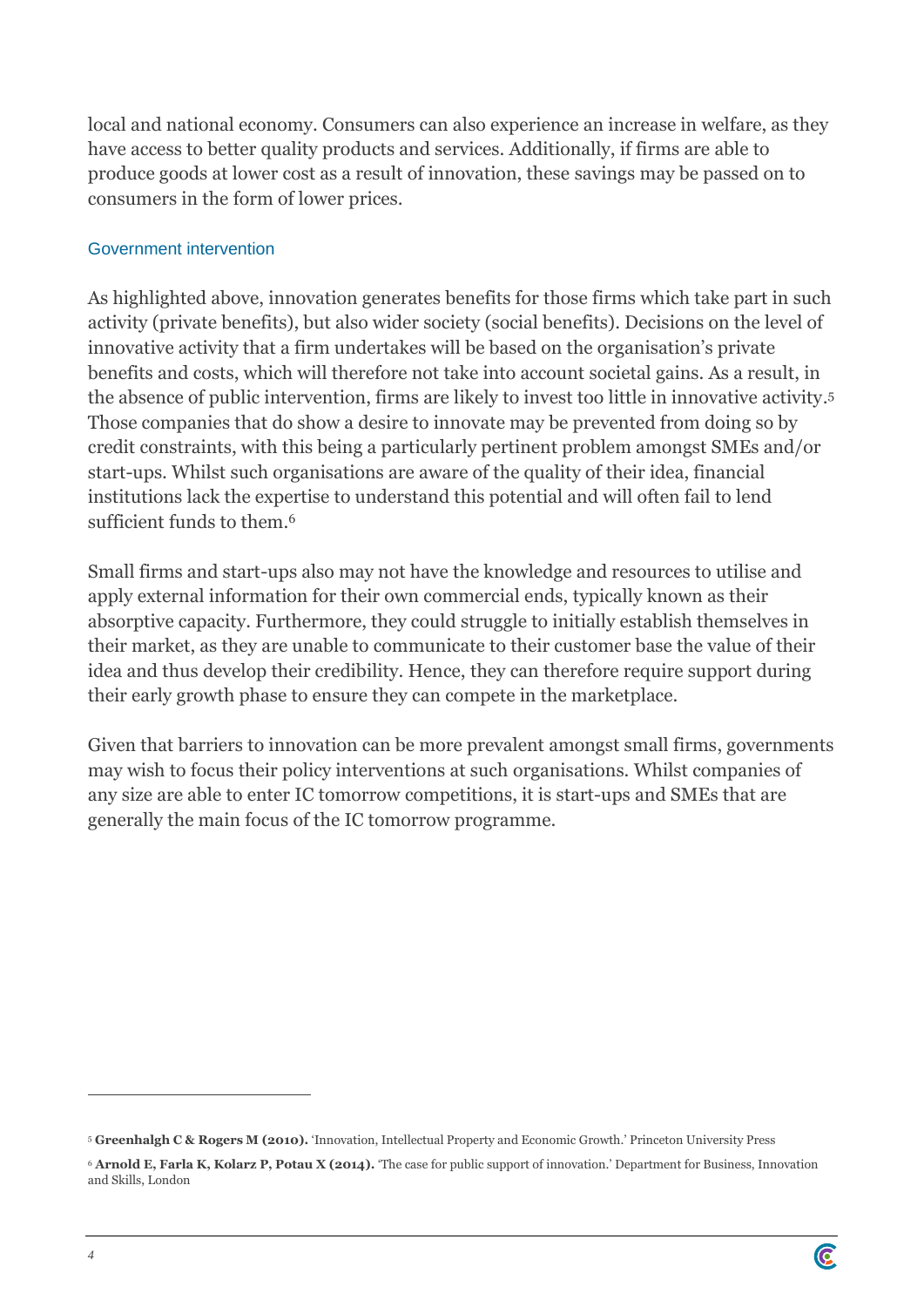# **03. WHAT IS THE IC TOMORROW PROGRAMME?**

IC tomorrow is an initiative designed and managed by Innovate UK, whose mission is to stimulate and support business-led innovation within the economy. This particular programme aims to establish relationships between large blue chip companies and digital start-ups or SMEs, with the objective of allowing both organisations to experience a range of positive benefits which will feed through into the local and national economy. IC tomorrow has been running for just under five years, over which time it has funded approximately 100 relationships between start-ups and market-leading firms.

#### Innovation contests

There are two key parts to the programme, with the first of these being innovation contests. The process begins by Innovate UK engaging with a broad spectrum of industries in the UK to understand their present and forthcoming challenges. Staff at Innovate UK then ensure that these challenges are relevant across sectors or broader swathes of the industrial base, as opposed to concentrating at the company level, so that innovations are able to solve wider challenges and create a greater amount of benefit for society. Start-ups or SMEs with innovative ideas are then introduced to the challenge through briefing events, supported by the Knowledge Transfer Network. Those with potential solutions to the challenge are invited to take part in a competitive process where the winner is able to work with an established firm (the challenge/trial partner) to solve the challenge and trial their solution. If successful, contractual grant funding to develop their solution is provided by Innovate UK, which offers up to £35,000 to each winning start-up or SME. Most successful applicants will be provided with up to £25,000 in funding, however specific sectors where a slightly larger investment may be considered appropriate could be given the maximum level of support.

Small organisations that wish to respond to a challenge initially submit an application form which includes a two-minute video outlining their idea, as well as information relating to the technical and commercial aspects of their business model, experience and expected costs. Once the applications have been assessed, a select few are advanced into the final stage of the application process. Here, they must deliver a live pitch and answer questions from a panel consisting of industry experts such as venture capitalists, journalists, analysts and the organisation they will be working with when developing their idea (the challenge partner). The successful start-up or SME will then begin their trial with the established firm within six to nine months of the pitch. Each year, around 30 applicants will receive funding from this programme to develop their ideas. It is important to note that during the whole process, Innovate UK looks to protect the start-up, in order to maximise its chances of developing a commercial product and bringing the idea to market. This is done, for example, by fully protecting its intellectual property rights. Trial partners are there to support the start-up, with a memorandum of understanding being agreed between the parties at the start of the project.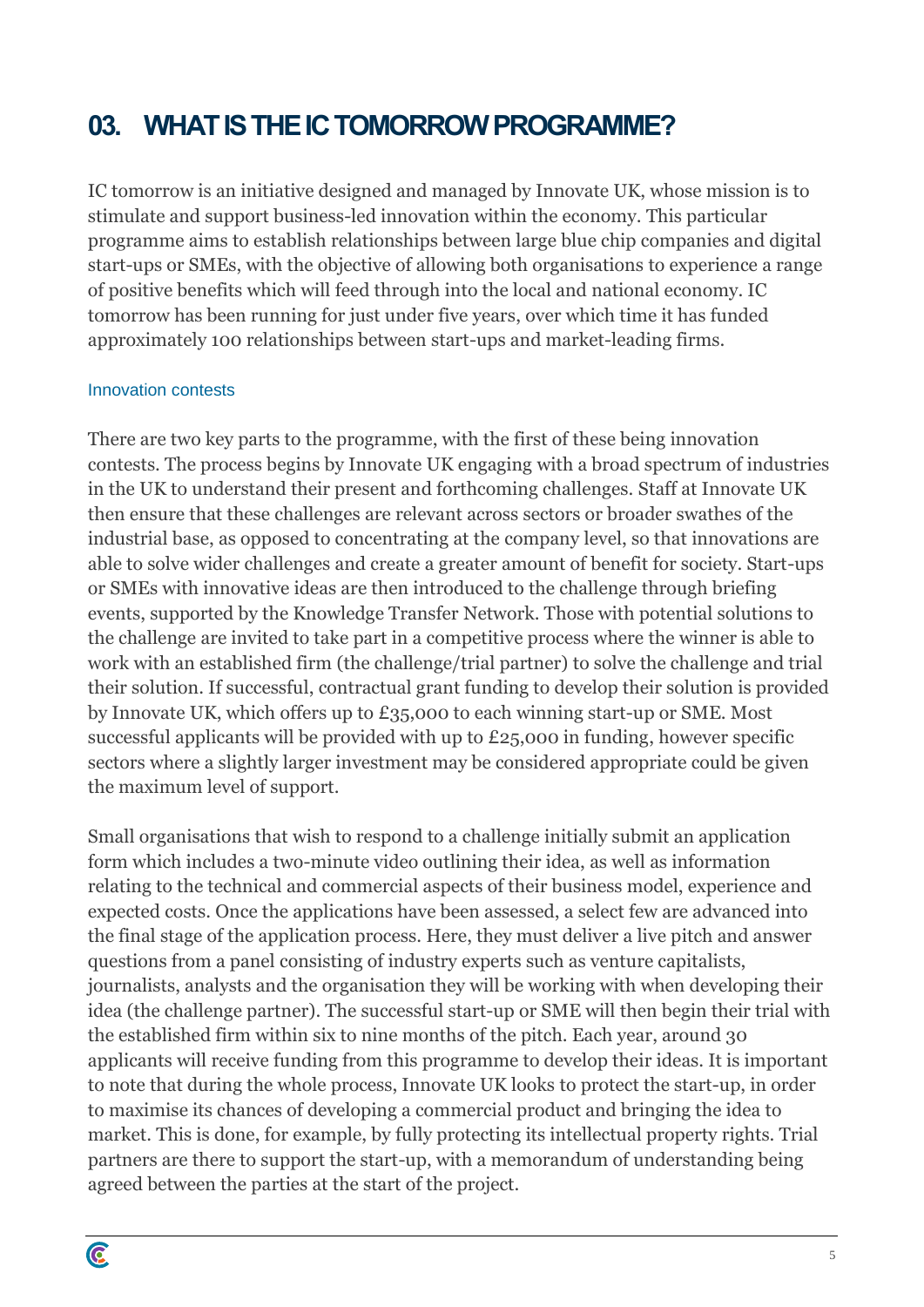## Strategic matchmaking

The second aspect of the IC tomorrow programme is the opportunity provided for strategic matchmaking and support. This enables large firms across a range of industries to meet small and innovative digital start-ups which may have innovations that can help solve problems experienced in the industry. Hence, whilst the initiative funds around 30 partnerships per year, this feature of the programme facilitates the development of a number of additional relationships that can enable small firms to commercialise their ideas, whilst helping industries to experiment with, and potentially find, solutions to the challenges they face.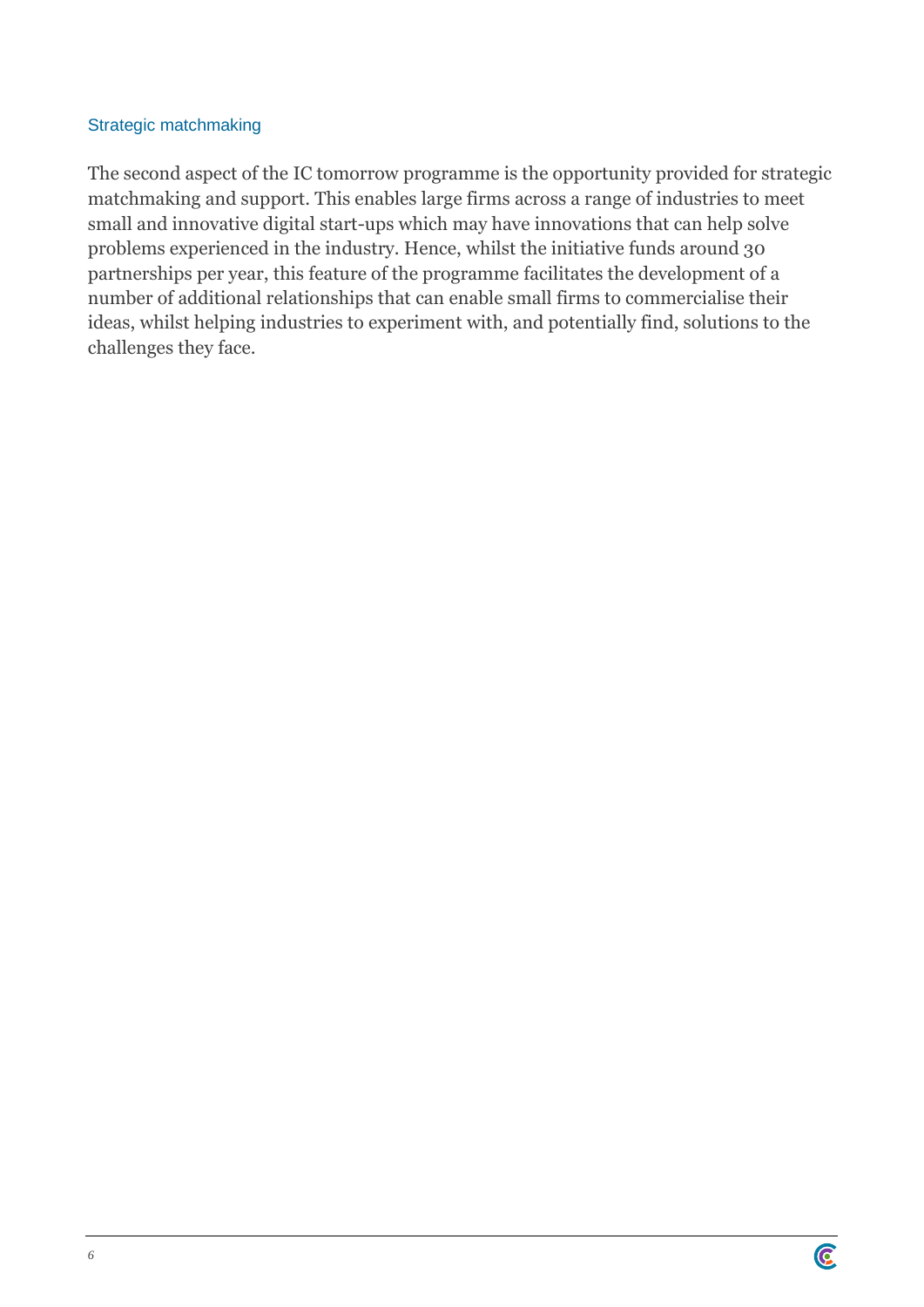# **04. FINDINGS**

In this section, we utilise the data collected through our survey, as well as the qualitative interviews, to provide answers to the main research questions. In doing so, we evaluate some of the key inputs, processes and outcomes of the programme and highlight some of the recommendations on the initiative from the perspective of start-ups, challenge partners and stakeholders.

## **WHAT BARRIERS DOES THIS PROGRAMME HELP OVERCOMEAND WHY IS GOVERNMENT SUPPORT REQUIRED TO OVERCOME THESE?**

## Understanding of the purpose of IC tomorrow

There was a general consensus amongst stakeholders that the IC tomorrow programme existed to help small start-ups make the most of their ideas by highlighting the sectors where their innovation could be successful and linking them with suitable trial partners. These established firms would then provide start-ups with the platform and support to help them develop their ideas and move towards generating a product or service that can be commercialised. Meanwhile, start-ups and SMEs would be solving a current challenge within a particular industry. Below, we highlight the types of barriers this programme helped to tackle.

## Knowledge of market opportunities

It was believed that the collaborative, partnership aspects of IC tomorrow were beneficial. Stakeholders say partnering small and large firms can help SMEs, as they are not always aware of the sectors where their innovation could be put to best use and can often miss out on potential opportunities which may only be available for a short period of time.

— **'There's a tendency with small companies to feel like they're... siloed in a specific space, and when they get busy, it's all heads down, and when they look up, they may have missed an opportunity. Within the digital domain, the opportunities are quite... fast and fleeting and they don't necessarily present themselves in the area that you think you're involved in.' (Stakeholder)**

Interviews with SMEs indicated that they often have their own ideas as to which market(s) provide the greatest potential for their product. However many will not have the knowledge or awareness of other industries to develop effective applications for their product or service. Innovate UK's role in engaging industry leaders is therefore crucial, both to understand the wider direction of travel for a sector and in recruiting challenge partners. This allows small firms with inventive products to market and develop their ideas in potentially unfamiliar sectors with the support and guidance of a leading organisation. Small companies will often lack the capacity or resources to explore the issues emerging in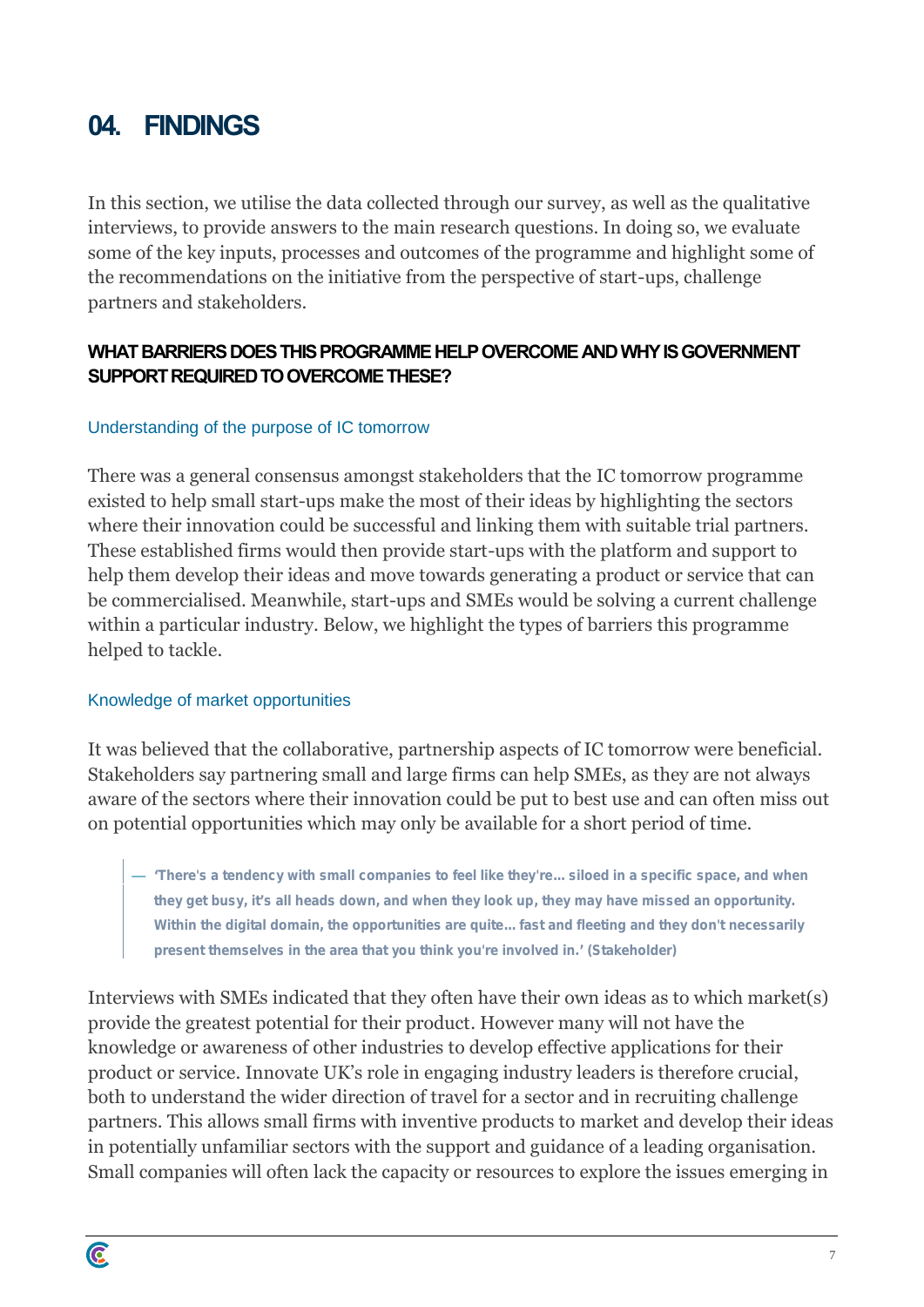different industries themselves. This is a clear value that the programme adds as, without the initiative being in place, start-ups stated that they were unlikely to pursue such a pathway.

- **'We wouldn't have specialised the product in this particular sector without this programme, no. I think that we would have concentrated on other sectors where we felt there was more opportunity.' (Start-up)**
- **'Actually the idea came from the challenge set by IC tomorrow itself. It kind of sparked an idea, if you like.' (Start-up)**

## Access to lead organisations

For technology and digital start-ups, one of their key objectives in trying to develop a sustainable business is working with established firms and converting them into long-term customers. Yet, with many start-ups vying for such an opportunity, there is no quick and easy method by which large firms can identify those with the best ideas and strongest commercial potential. This, therefore, makes collaboration a financial and commercial risk from the perspective of the large company, inhibiting the ability of innovative start-ups to work with them to build their idea and business. Stakeholders believed that the formation of a link between such companies is a unique aspect of the programme. Indeed, the initial activities of the IC tomorrow programme are essential in developing a suitable relationship. The application process at the first stage requires start-ups to discuss their idea in response to the challenge through a written submission, as well as provide supporting evidence of their business model and plans. With challenge partners not involved in the competition process until stage two, IC tomorrow wholly carries out the initial sorting of start-ups and thus only advances those ideas that show greatest promise. This in itself is resource intensive and large firms are unlikely to be able to commit to doing this themselves. IC tomorrow therefore offers a useful service at no cost to the trial partner, with this stage therefore facilitating the emergence of a relationship between small and large firms. Large firms are exposed to only those putting forward credible solutions, whilst successful start-ups at the first stage of the application are given the chance to convey their product to the established organisation.

- **'I think that relationship with a challenge partner really sets it apart from other programmes and Government-centred initiatives.' (Stakeholder)**
- **'Dealing with large enterprise organisations is always difficult. There's inertia to move from large enterprise companies towards new suppliers, especially if they're small and unproven in a particular sector. So I think one of the major reasons we wanted to do some work with the IC tomorrow was to get connections with those large organisations.' (Start-up)**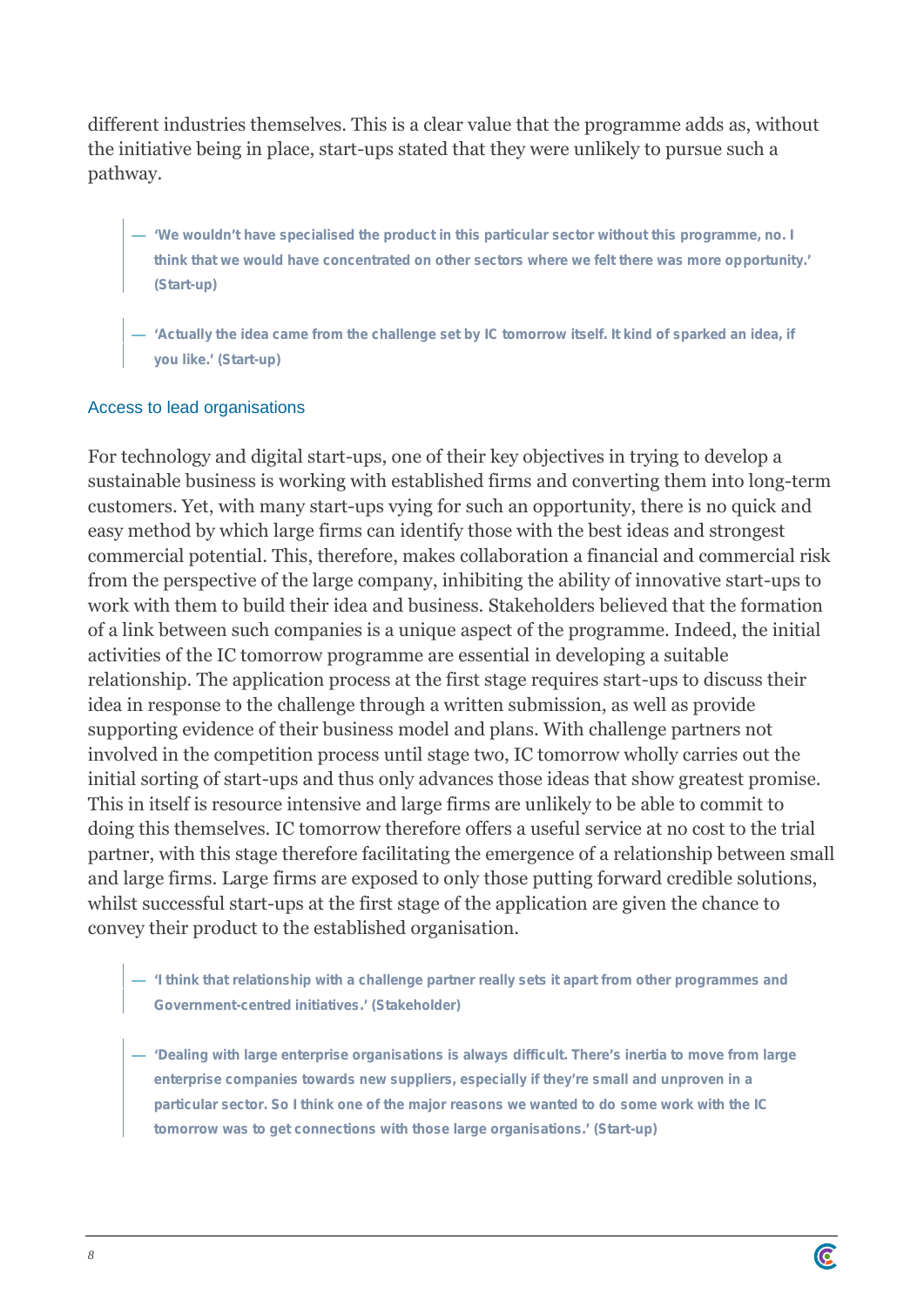Whilst working with large organisations can provide the first stepping stone to creating a sustainable customer base for small firms, there are also other potential positives to having such firms as partners. SMEs may possess limited absorptive capacity, as they lack the skills, resources and capability to effectively use outside knowledge. This could mean that start-ups and SMEs have difficulties in developing their product as quickly as they would wish, which could cause financial pressures.<sup>7</sup> The link between an established organisation and start-up - the main feature of the IC tomorrow programme - can again be key to surmounting this hurdle, with trial partners noting during interviews their ability to provide the right support and guidance. As a result, they can build a commercially viable product in a much shorter time period. In our survey, 14 out of 19 (74 per cent) start-ups said the *support and guidance provided by an established trial partner* was either very or fairly important in enabling them to develop their product.

— **'I can honestly say that they've had access to... information and insight that would take them a long time to get.' (Trial partner)**

#### Financial support

SMEs and start-ups frequently find it more difficult than larger organisations to obtain credit, with this becoming an evermore prominent problem in the years following the financial crisis.<sup>8</sup> A chief reason for this is that lenders are not fully aware of the potential of ideas and production possibilities, hence they are either unwilling to lend to such organisations or require a higher risk premium for this.<sup>9</sup> This can prevent entrepreneurs from building ideas and turning them into commercial products. With the failure of the private sector to supply the financial resources needed to enable businesses to become sustainable, it is left to government intervention to attempt to solve this issue. Indeed, a number of start-ups that were successful in the competitive process highlighted their need for funding to further their idea. Within our survey, 19 out of 20 (95 per cent) of start-ups stated that the *provision of one hundred per cent funding* was very or fairly important in them being able to develop their product. Furthermore, 16 out of 19 (84 per cent) indicated that, *in the absence of IC tomorrow, they would not have developed their idea in the same way*.

— **'The fact that they're offering a substantial amount of money to develop an idea which could then go on to be a product is quite tempting for me, and I decided to take a shot at it.' (Start-up)**

<sup>7</sup> See, for example, **Reinertsen D (2009).** 'The principles of product development flow: Second generation lean product development.'

<sup>8</sup> **Fraser S (2012).** 'The impact of the financial crisis on bank lending to SMEs: Econometric analysis from the UK Survey of SME Finances.' Report prepared for the Department for Business, Innovation and Skills

<sup>9</sup> **Feldman M & Link A (2012).** 'Innovation policy in the knowledge based economy.'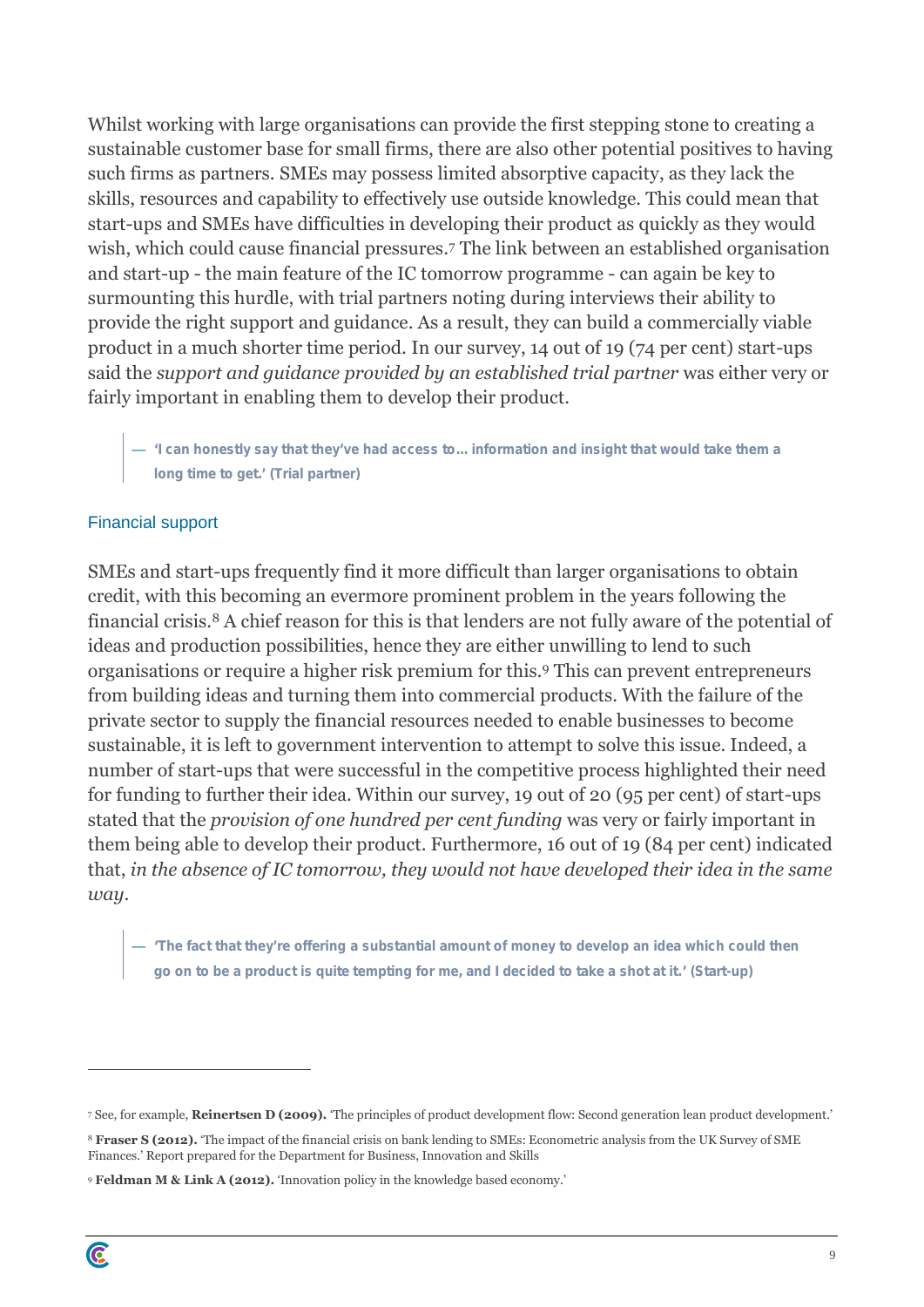## **WHAT ASPECTS OF THEPROGRAMME HAVE BEENPARTICULARLY VALUABLE TO BUSINESSES?**

## **Start-ups**

## The ability to trial an idea and build credibility

As mentioned earlier in this report, one of the problems initially faced by start-ups and SMEs is that their product initially lacks credibility. Thus, start-ups can find it difficult to develop a customer base and establish a viable business. The ability to have their product tested and verified by a reputable company has been stated by both stakeholders and start ups themselves as a key benefit of this programme. Indeed, all 20 start-ups and SMEs responding to our survey said that the *ability to trial their product or service* was very or fairly important in helping them to progress their idea, whilst 17 out of 18 (94 per cent) indicated that the *reputation of the challenge partner in their industry* was very or fairly important in product development. At the end of the trial, some of the start-ups and challenge partners may agree to continue working with each other.<sup>10</sup> This gives small firms a solid platform on which to further develop their business and find new customers. Even in instances where start-ups and challenge partners do not continue working with each other, start-ups can utilise their experience of working with a leading organisation to demonstrate the reputable nature of their product and business, which can enable them to start developing a brand.

- **'What I think the main benefit to them is having the customer, they're building something in the confidence that you've got a customer at the end of that process, or at least a very good chance of a customer.' (Stakeholder)**
- **'So those really were the two overriding goals, was to allow us to test and prove the system at scale and to be able to come away from it with a testimonial effectively.' (Start-up)**

#### Market and business knowledge

Start-ups sometimes have limited knowledge of the markets they are trying to access and the true potential of their product which is a weakness that challenge partners can help to address during the trial. For small firms and start-ups, not having this expertise can increase the risk of attempting to develop a product, as this lack of understanding can impact on their ability to attract customers as well as their ability to keep operating costs in check. This could therefore thwart the possibility of developing a sustainable business. In our interviews with trial partners, we found that such firms can provide insights into a

<sup>10</sup> It is worth noting that some Innovate UK stakeholders were unsure how many partnerships continue after the trial. In relation to impact and value for money, it would be useful to track such a metric if it does not currently exist.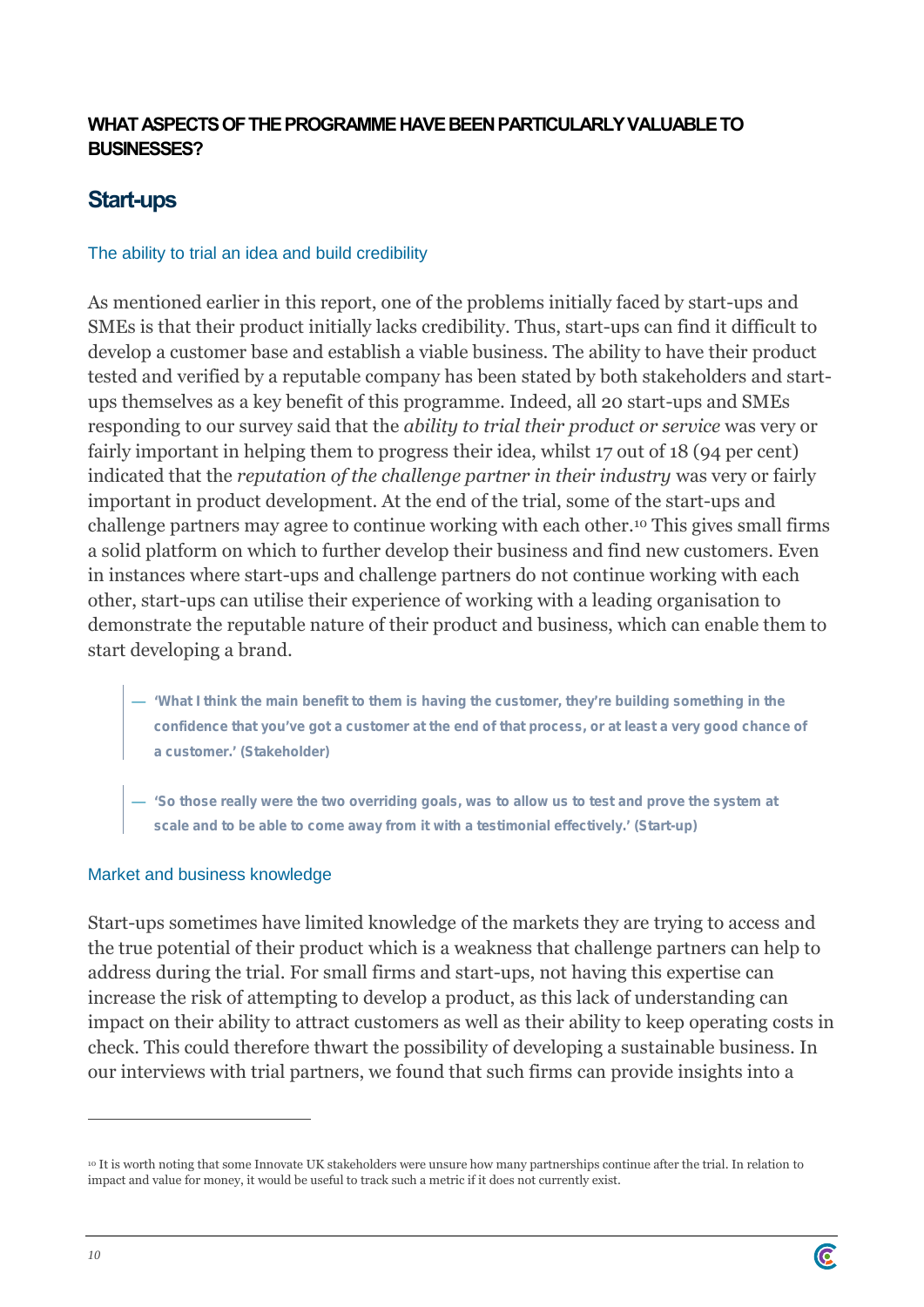market that give start-ups a realistic chance of establishing themselves and thus reduces the risk associated with generating a new product. The ability to run a trial with a challenge partner enables the start-up to receive help on how to refine the idea to suit the current and future demand within a market. Within our survey, we asked start-ups to highlight the types of support offered by the trial partner that were most valuable to them. Seventeen out of twenty start-ups stated that at least one of the five examples of support included in our survey was fairly or very important to them. The types of guidance included gaining an insight into industry best practice, helping to improve the productivity and efficiency of the business, as well as learning more about how to grow a business.

- **'It was a real opportunity to get some in-depth knowledge around a sector that they had previously tried to get in to but had not managed it.' (Challenge partner)**
- **'So, that has been fantastic because they are a perfect partner for us...They have knowledge in the area. They have marketing capacity. They have contacts.' (Start-up)**

Stakeholders argued that a unique feature of the IC tomorrow programme is that it funds those with ideas even if they do not have a business up and running. Those who are successful in the competitive process but lack business experience can often find that they are able to develop their business acumen throughout the trial. In particular, the support of staff at Innovate UK and their challenge partner during the trial can enable start-ups to begin thinking from a more commercial perspective. Ultimately, the aim of the IC tomorrow programme is to try and turn great ideas into sustainable businesses, hence this is a crucial aspect of the support and guidance offered. Results from our survey appear to vindicate this; 16 out of 19 start-ups (84 per cent) stating that *support on understanding more about the commercial viability of the product* from challenge partners was very or fairly important to them. Indeed, some start-ups stated in their interviews how working with the challenge partner contributed to them refining their product and creating goods for a specific segment of a market.

— **'IC tomorrow forced them to think about the commercial realities of life and I think they've found that very useful. Very hard, but very useful.' (Challenge partner)**

## Speeding up the development process

Start-ups and challenge partners interviewed highlighted that the funding and commercial partnership offered by the IC tomorrow programme enabled small firms to develop their product in a much shorter time period than would have been possible otherwise. For start ups, this can prove vital, as delays in getting a product to market can mean that a competitor is able to capture market share and customers first. Furthermore, experiencing setbacks could lead to cash flow issues and increasing financial pressure. For example, having delays in your product development can mean firms miss out on a window of opportunity when demand would be high and they will also incur extra development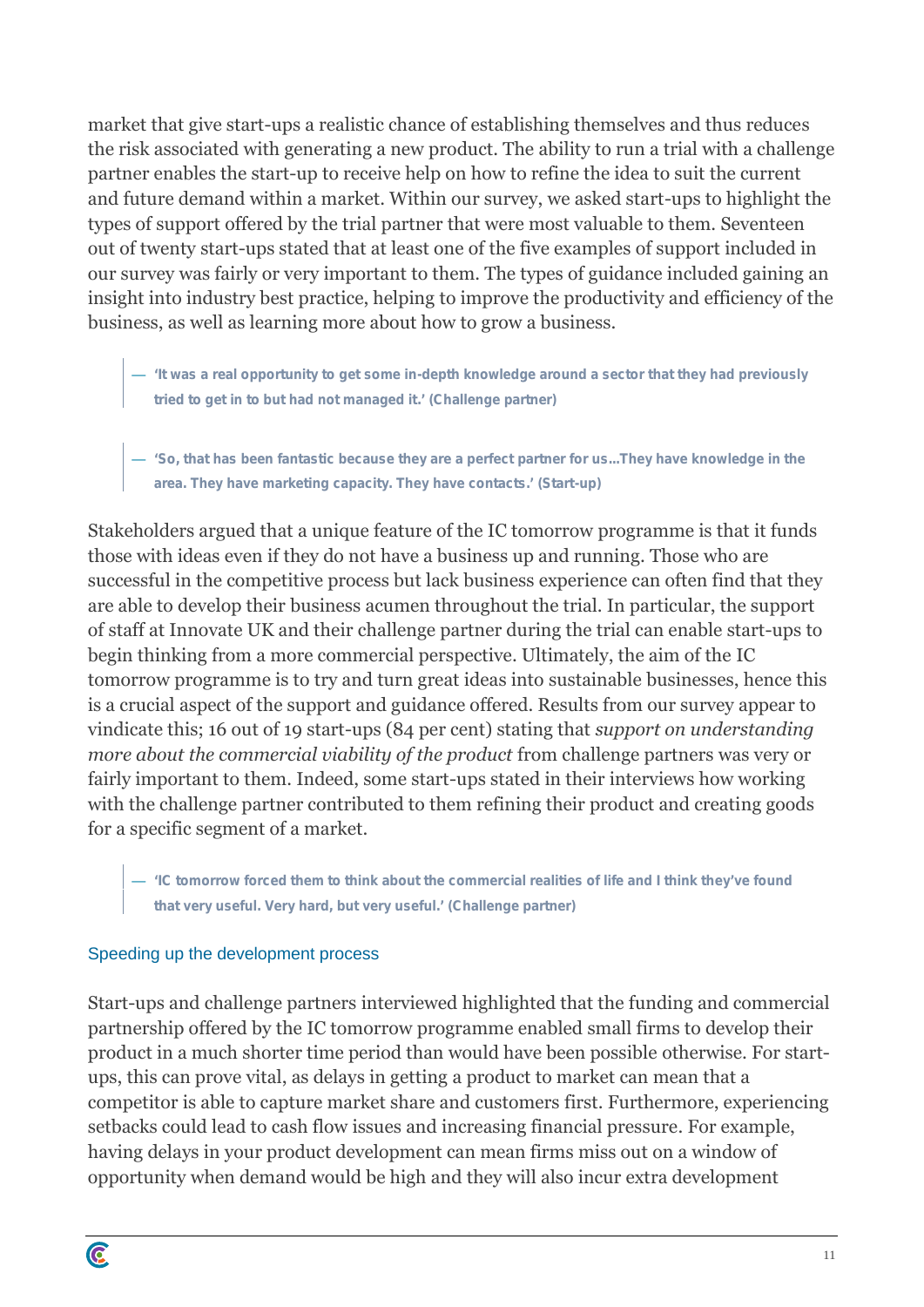costs.<sup>11</sup> In contrast, IC tomorrow can reduce the possibility of these occurrences, giving more confidence to start-ups to progress their idea. Thus, innovations that may not otherwise have occurred, are brought to market as a result of the features of the IC tomorrow initiative. Examples of products/services that have emerged as a result of the programme include a mobile app that provides loyalty data to retail outlets using iBeacon technology and service software focused on providing location insights, such as the movement and level of crowds at large events which is used to improve crowd safety and marketing.

- **'I think that's one of the key reasons for entering was that it enabled us to get to a position in only around two months that otherwise, without that opportunity, might well have taken us two years.' (Start-up)**
- **'I think that would have taken an awfully long time...I have no doubts if they put their minds to it, they could have done this on their own but I really doubt that they would have done, because I think they would have run out of money too fast.' (Challenge partner)**

## **Benefits for challenge partner**

## Exploring new horizons

Challenge partners also reported a range of benefits from IC tomorrow. From their viewpoint and that of stakeholders, working with SMEs can enable them to be exposed to new ideas and ways of thinking – a benefit also highlighted in the literature on small and large firm partnerships.<sup>12</sup> There was recognition amongst challenge partners that there was a need to look outwards to understand what direction the sector may head towards in the future, but there was not always a clear idea of how to do this. By bringing together innovative start-ups, IC tomorrow facilitates the opportunity for leading organisations to explore how their industry may evolve and be impacted upon over time. This is enabled via two mechanisms: the competition process and trial itself, as well as the networking opportunities between small and large firms, which forms part of the second aspect of the IC tomorrow programme. In the survey, the most common reason given by challenge partners for working with smaller companies was to *understand the possible future pathway of their industry*, with 5 out of 7 trial partners stating this as a motive for participating.

— **'They are there essentially to expose them to a vision of where some of the innovation is heading. Quite a lot of our commercial partners like to meet with all the applicants in their challenge, not just**



<sup>11</sup> **Cooper R & Edgett S (2005).** 'Lean, rapid and profitable new product development.' Product Development Institute, Canada

<sup>12</sup> **James A, Gee S, Love J, Roper S & Willis J (2014).** 'Small firm-large firm relationships and the implications for small firm innovation.' Enterprise Research Centre, White Paper Number 9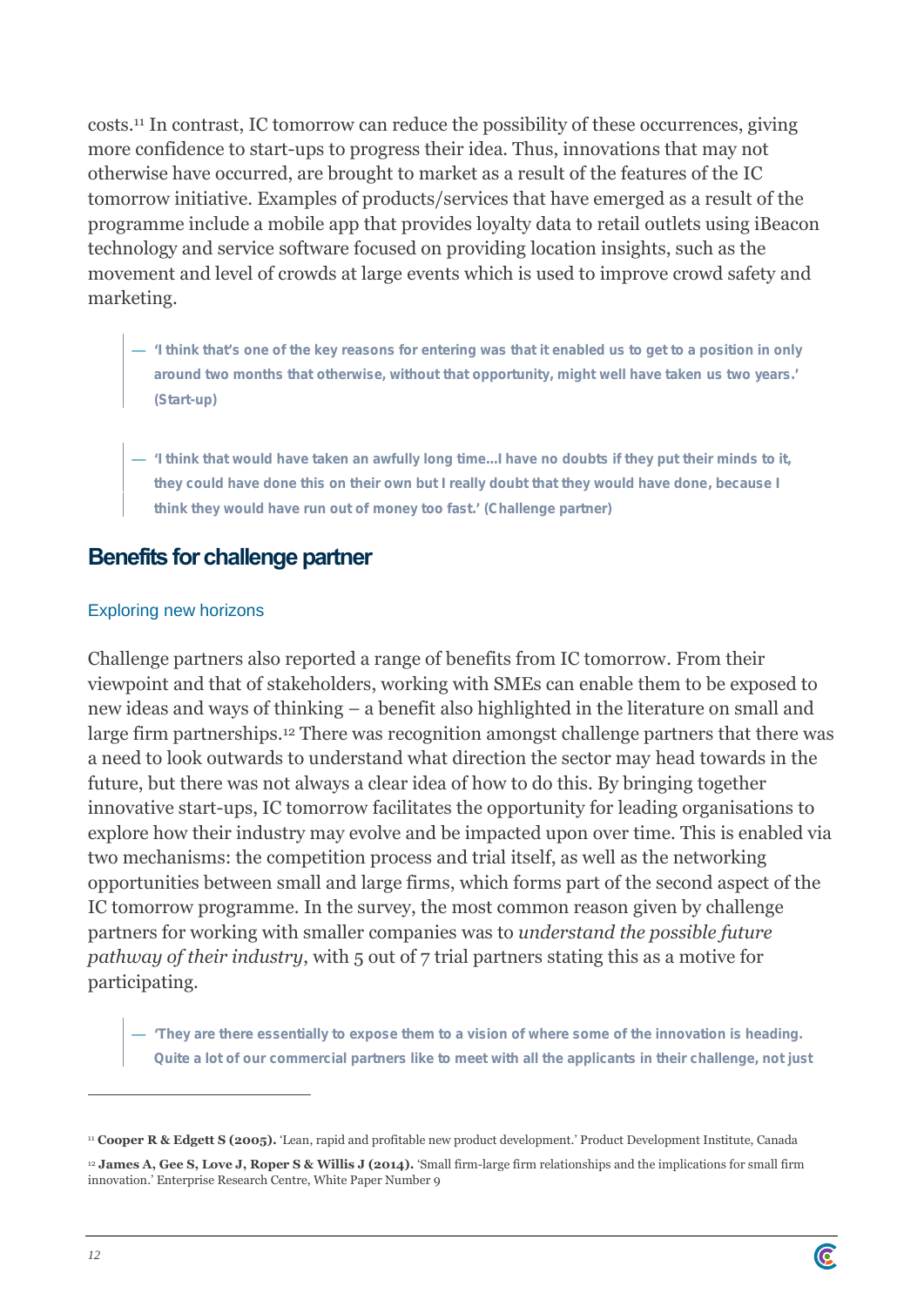**the finalists or not just the winner, and that helps them to get more of an understanding as to where some of the most disruptive thinking is heading.' (Stakeholder)**

— **'A lot of [this sector] is very slow-moving and very sluggish and is aware that there is a new digital world out there that they have to get involved with, but they struggle to work out how to get involved with it and what should they be doing, so I guess that's the biggest issue.' (Challenge partner)**

## The ability to see quick progress

The findings reveal that large organisations sometimes lack the flexibility and structure needed for innovative ideas to develop. Various decision making structures and more complex lines of responsibility can curb the chances of new products or services emerging altogether. Experiencing delays as a result of, for example, the need to complete paperwork and receive clearance from management teams can lead to opportunities for innovation being missed. These are examples of soft institutional failures that inhibit innovation from emerging.<sup>13</sup> Some challenge partners stated that if they were required to contribute financially, this would delay or prevent their participation, as there would need to be internal confirmation that money was available for such use, verifying what stakeholders themselves argued. Within smaller organisations however, the absence of such structures allows for new ideas to be followed through quickly. Given the approach within larger firms, the fact that there is no funding contribution necessary from challenge partners is a key attribute of the initiative, as this would potentially have a significant influence on the types of challenge partners willing to take part, which could ultimately lead to less effective matches between start-ups and leading organisations.

- **'We get them away from a lot of what might've been otherwise internal politics about 'Do we have a budget for this?'' (Stakeholder)**
- **'They're [start-ups] very agile. They can develop things very quickly, iterate very quickly but they're not bogged down by lots of bureaucracy, paperwork and committees and so forth..... It was a really great experience because we were able to work very rapidly.' (Challenge partner)**

<sup>13</sup> **Arnold E, Farla K, Kolarz P, Potau X (2014).** 'The case for public support of innovation.' Department for Business, Innovation and Skills, London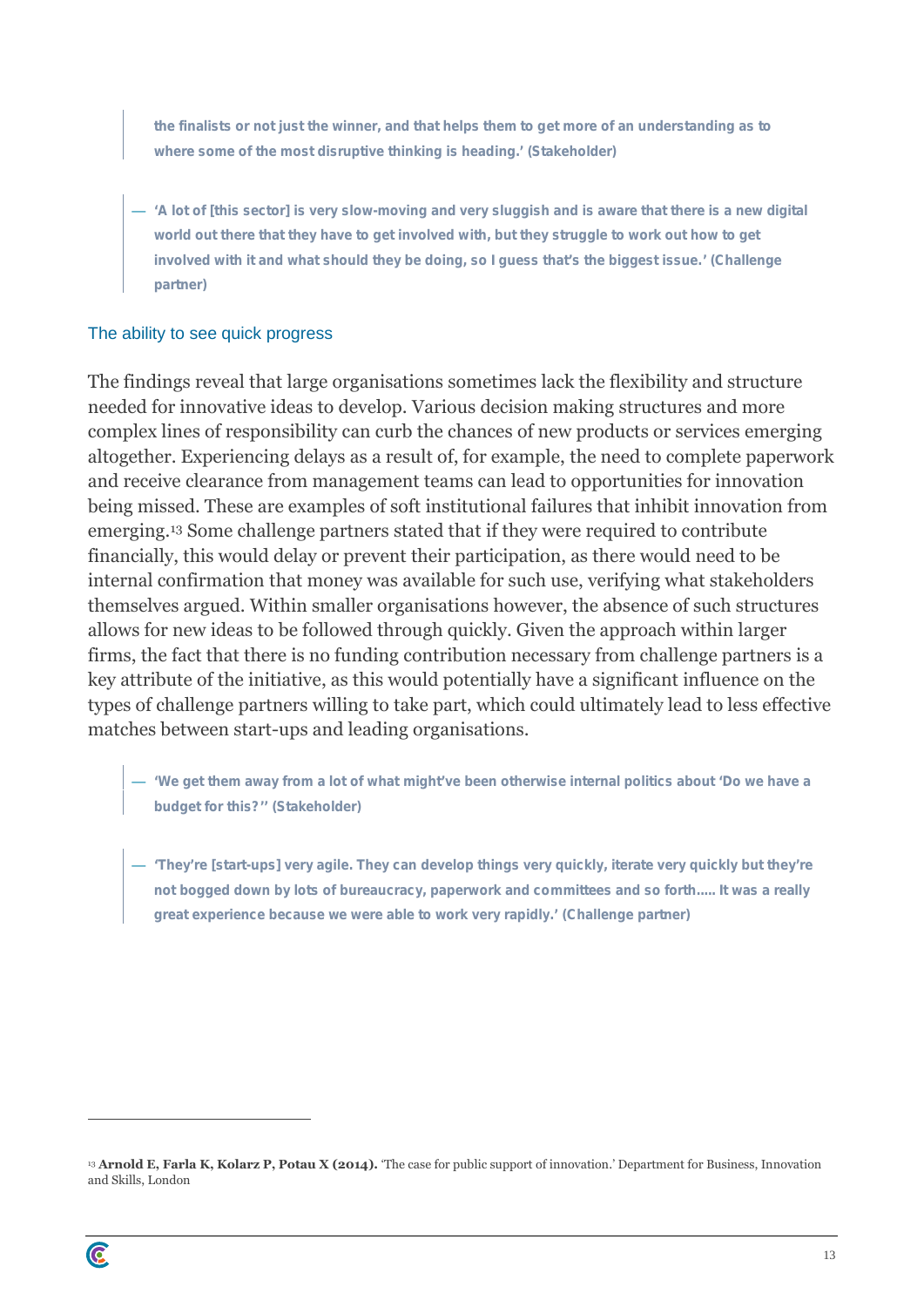## **WHAT ARE THE KEY LESSONS TO LEARN, PARTICULARLY AROUND LINKING SMALLER COMPANIES WITH LARGER ONES IN THIS WAY?**

## Understanding each other

The interviews we completed with stakeholders and challenge partners indicated that, even after going through a rigorous competition process, where start-ups have to clearly demonstrate their idea to tackle a specified challenge, there can still be confusion and a lack of clarity about the overall requirements of the trial. Hence, the initial phases following the competition process seem critical in the formation of a successful relationship, because this is when both the start-up and the challenge partner are likely to try and build a better understanding of each other's thoughts and ideas. Indeed, previous conflicts between challenge partners and start-ups have led Innovate UK to making changes to contractual terms and conditions to try and alleviate such issues. At present, a memorandum of understanding (which comprises four paragraphs outlining required conduct) is agreed between the parties involved prior to the start of the trial. Our interviews with challenge partners suggested that they may not always be fully aware of their rights and responsibilities, hence further clarification of the expectations of each organisation may be needed in future, so that they understand the conditions they must meet as part of the process.

- **'Partners/start-ups seem to be initially on the same page at the pitch/early stages, but this doesn't [always] prove to be the case later down the line.' (Stakeholder)**
- **'Yes, there were a few problems. One of them, it sounds very basic, was for [the start-up] to actually completely understand what our problem was. Although the pitch was very good, it took quite a bit of time for [the start-up] to really, really understand what the problem was. We had to really strip everything back to the basics to be absolutely certain [the start-up] understood that.' (Challenge partner)**
- **'Yes, I'm not sure how much resource they have, but I think something that's still a little bit unclear to me is what we will be able to do with it [the product]. I don't think that's been agreed yet, what we can do with it, what the rights are, what we can and can't do with it. I think that should be made very clear.' (Challenge partner)**

At present, the way challenges arise is that employees at Innovate UK engage with contacts in particular industries to find out the key issues emerging in their sector. Leading organisations in an industry will then set a challenge based on these discussions, with the aim of finding a suitable start-up to try and come up with a solution to the problem identified. Innovate UK will then organise a competition inviting start-ups to pitch their ideas. However, challenge partners don't have prior knowledge of the types of start-ups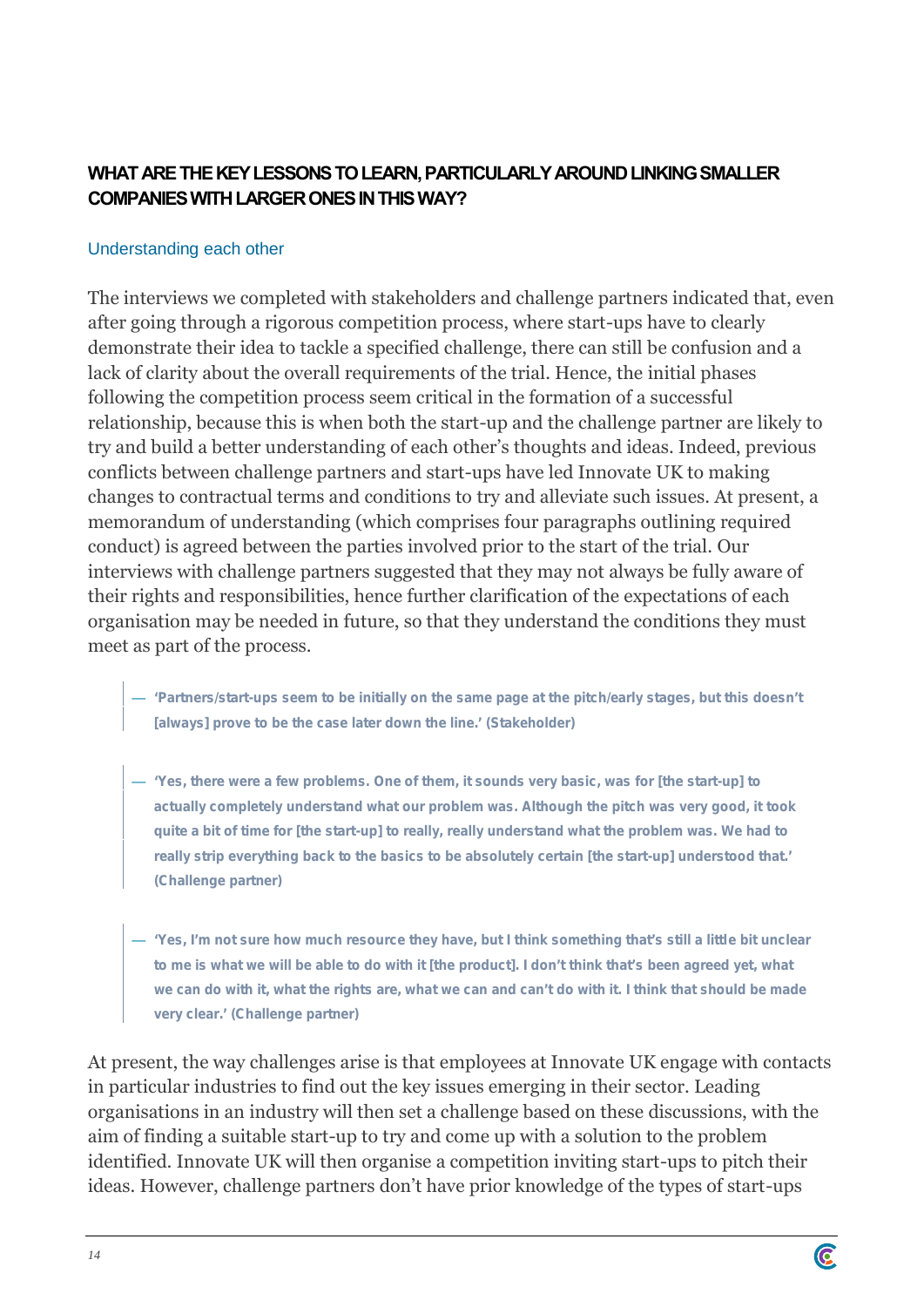that are likely to apply. This can hinder their ability to set an appropriate challenge for both parties and may restrict the effectiveness of the trial and relationship between the two organisations.

— **'I'd set quite an open brief and probably should have been a bit more specific in hindsight, but equally, you know, when you're pitching to a broad community of start-ups, you don't really know what to expect, in terms of what they're going to come back with or who's going to respond, or if, in fact, anyone's going to respond.' (Challenge partner)**

## Offering focus to both organisations

When both organisations are clear on their roles and expectations, linking firms in this way can lead to greater focus on the particular type of product or idea that they both wish to pursue. Without such a relationship, start-ups may not be fully aware of which markets they should target (as highlighted by stakeholders) and how they should develop their product, whilst our discussions with challenge partners found that they were not always clear on how to engage in innovative activity that can help them develop their understanding of the future pathway of their industry. Through this programme, start-ups now have a clear route that they need to follow in order to achieve a particular target and lead organisations focus their attention on a particular type of innovation relevant to their industry.

— **'Our paths would not have crossed so it really does bring, I guess, expertise from other industries but it also I think it really helped us focus on what we really needed to do.' (Challenge partner)**

## The need for an intermediary

C

Innovate UK put in place a set of rules and conditions to ensure that both parties can mutually benefit from the programme. If small and large firms were not linked in this way, it is possible that the benefits could accrue more to one party than the other. Given their established position, it may be expected that without the responsibilities outlined by Innovate UK for each firm, challenge partners are more likely to gain from the initiative. Challenge partners will possess better knowledge of the industry and may use their size, resource and cost advantages to fully utilise the concept introduced by the start-up. We did ask start-ups whether they believed that *the challenge partner would derive greater benefit* [than themselves] *from this programme* and just 4 out of 19 (21 per cent) agreed that that this would be the case, which suggests that the policies put in place by Innovate UK do help to ensure that benefits are evenly balanced between small and large firms. Feedback on the role of the challenge partner was generally quite positive in the survey, with 12 out of 19 (63 per cent) of small firms agreeing that *it has been easy to contact the challenge partner when they have needed guidance*. The same percentage agreed that they were *in regular communication with their partner about developments occurring throughout the trial*. However, despite the rules put in place by Innovate UK, intervention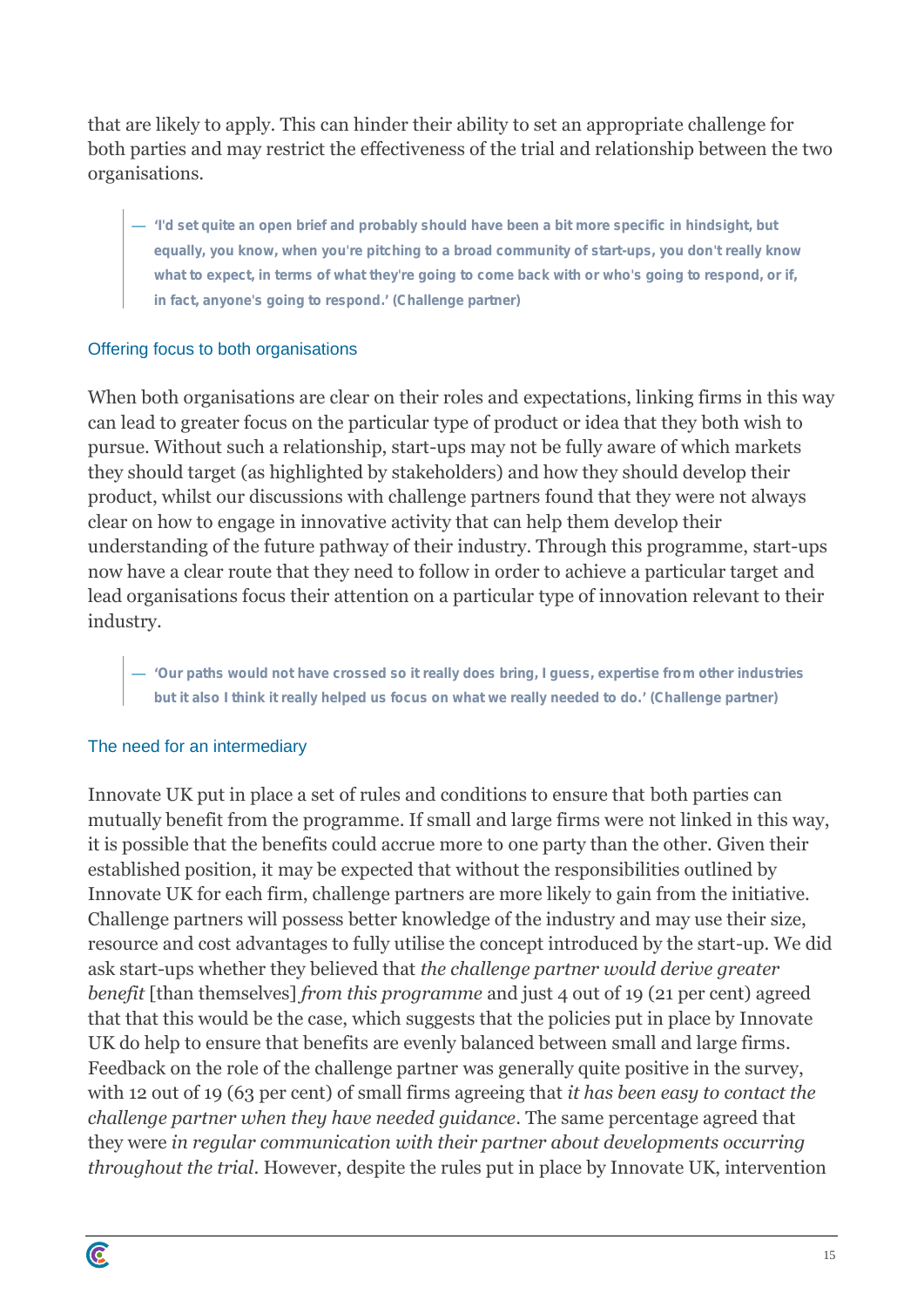by staff members is still sometimes required to ensure that each party meets their terms and obligations. 6 out of 19 (32 per cent) start-ups stated that they *had to involve Innovate UK to help resolve issues between themselves and the challenge partner*. This initiative therefore does encourage collaboration between small and large firms and shows the value of Innovate UK's role in supporting successful working relationships.

- **'So, that can happen, and we do, and I have had a number of conversations where the winning start up has rung me up and said, 'Look, could you just get back and have a word with so and so, because they're saying that I need to do this and that.' That ability to intermediate between two sides has been quite useful, and generally speaking, it [issues] gets smoothed over.' (Stakeholder)**
- **'Suddenly the challenge partner was making lots of demands and it was just unrealistic, because it was going to benefit them way more than us, which wasn't the whole point of the competition.' (Start-up)**

## **WHAT IS THE RELATIVEIMPORTANCE AND BENEFIT CREATED BY THE DIFFERENT ELEMENTS OFTHE SUPPORT? WHERE DOES INNOVATE UK ADDTHE MOST VALUE?**

## Competition process

Whilst not explicitly mentioned by challenge partners, stakeholders said that the filtering process conducted by Innovate UK is of great importance in attracting leading firms to take part in the IC tomorrow programme. Large organisations that we interviewed rarely demonstrated that they have the knowledge and resources to find innovative start-ups with ideas that could have a significant impact on their industry. There is no easy method of ascertaining which SMEs have credible business plans and a proposal that aligns with the needs of their sector, with start-ups having greater knowledge about the potential of their product than the large firm; hence there is a mismatch in the level of information possessed by the two parties. In this respect, Innovate UK provides a service that addresses this gap allowing small and large organisations to collaborate. The qualitative evidence suggests that such collaboration may happen less or not at all without IC tomorrow's intervention. The rigour of the competition process is designed to ensure that only those companies that put forward a viable brief to solving a challenge enter the pitch stage of the application procedure. Innovate UK thus provides an essential sorting mechanism, which paves the way for a collaboration to form.

- **'The fact that we do quite a lot of the pre-filtering, and we only put forward to them a relatively small number of what we think are good prospects, for them to look at, that's a value add for them.' (Stakeholder)**
- **'Innovate UK made it really pretty seamless and pretty easy for me to get involved. Again, they seemed to make it as easy as possible for the brands to get involved.' (Challenge partner)**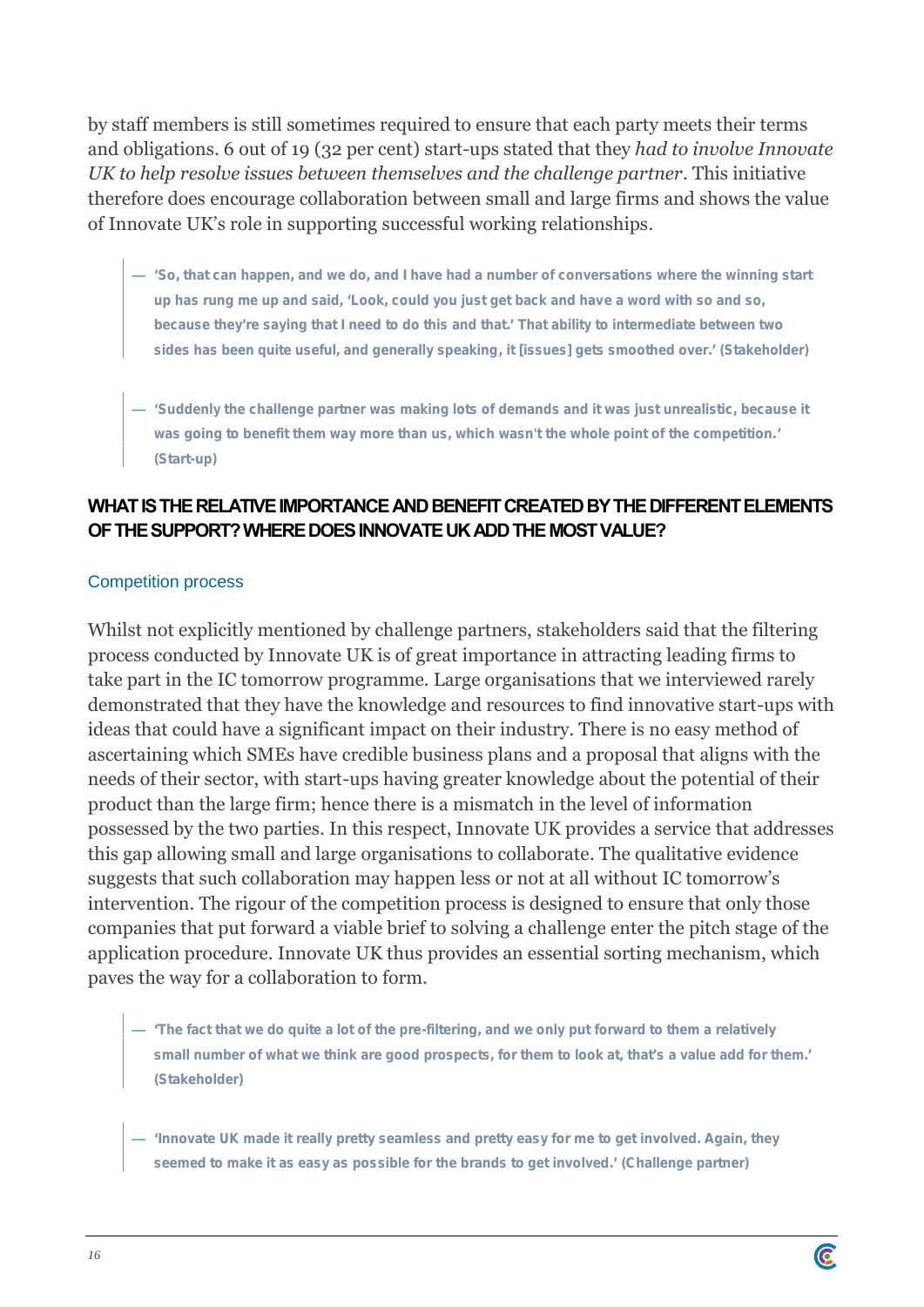Indeed, trial partners are not the only ones to gain from the initial application process. All start-ups must submit an application in the first stage of the process to demonstrate the commercial potential of their product. Those who are successful in the first stage then must pitch their idea to a panel of judges which includes the challenge partner and industry experts. The application procedure in itself and the guidance supplied by Innovate UK during this process offers start-ups the chance to learn how to improve their pitching and presentation skills, as well as the opportunity to network and gather information on how to improve their ideas. This can enable even those who are unsuccessful in receiving funding to leave with information on how they can develop their idea into a business. One challenge partner we interviewed did suggest that it may be helpful to provide information to future applicants of examples of good proposals and what they are looking for to help start-ups in their application for funding, although there was recognition that this could make it trickier to differentiate between submissions.

- **'We've had feedback from quite a few people that having to refine their pitch, having to perfect the art of pitching including questions, in ten minutes, and then having the opportunity to see other people do it and just sit in a room where you've got professionals, and you can network with those people and you can talk to them and find out what their impression of your pitch was, is a useful exercise in itself.' (Stakeholder)**
- **'Of course along the way the IC tomorrow programme … also offers sort of practice pitching mentoring, so we help them to refine their story and to have a clear idea as to what some of the judges are going to be looking for so that they can sort of focus their content around that.' (Stakeholder)**

## Protecting Intellectual Property (IP)

C

For start-ups, a key benefit of the programme is that they are able to work with a challenge partner and potentially develop a customer base, without having to relinquish any control over their IP (which is protected as part of their contract).

One of the attractions of the programme for larger organisations is that they are not required to contribute any money towards the programme, but may benefit from the innovative idea in the longer term, if they choose to develop further commercial terms with the successful applicant. This could be, for instance, by having access to higher quality inputs from producers operating at a different level within the supply chain. The funding structure (including the maximum sum available) appears to facilitate the ability to implement this IP condition, as a financial contribution by a challenge partner could alter their demands from the initiative. In our survey, 19 out of 20 (95 per cent) start-ups said that the *retention of full IP* was very or fairly important in helping them develop their product.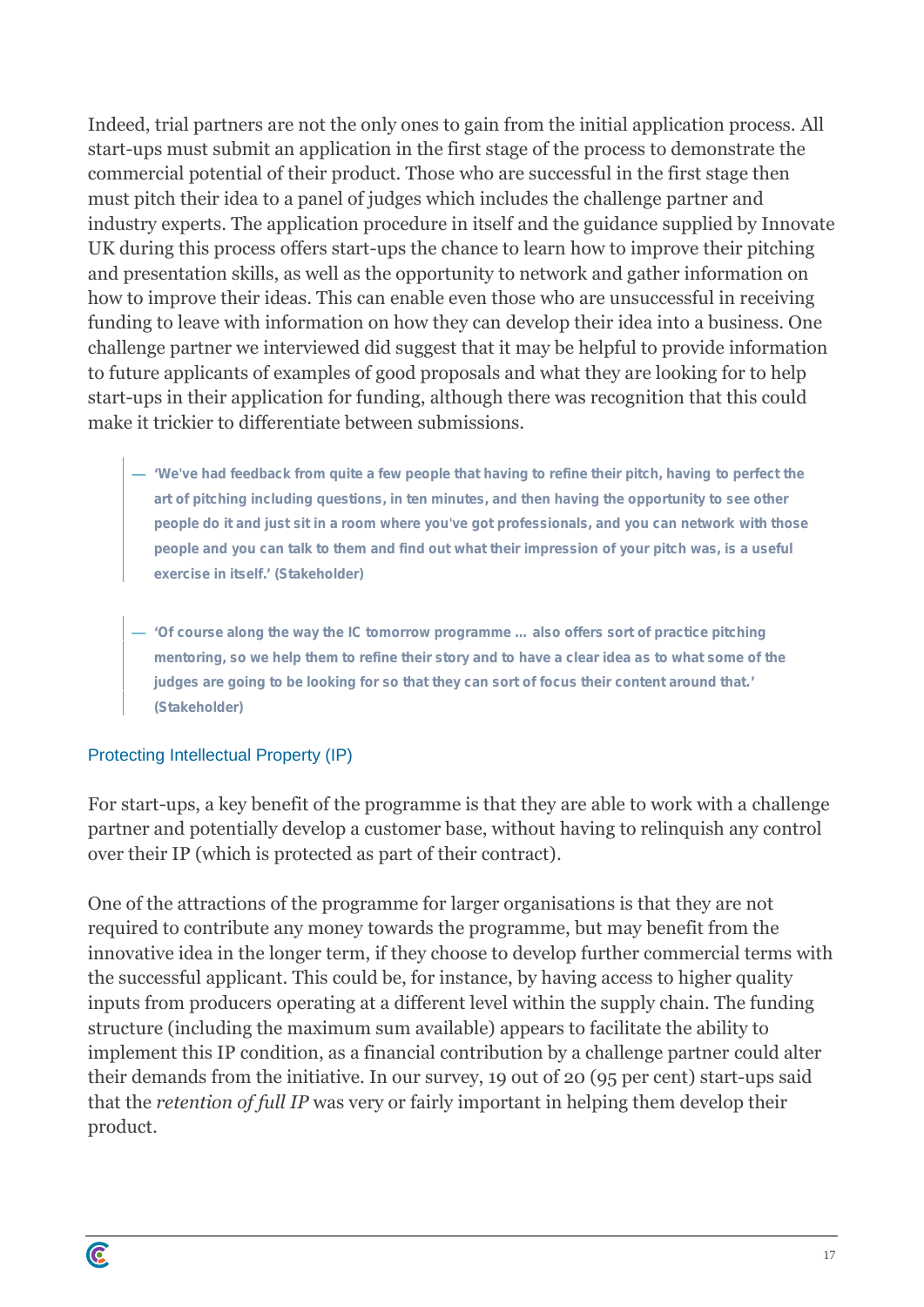— **'By us funding it, we can protect those companies, we can protect those companies and say, 'You build the IP, it gets to be your IP, you can exploit it.' Then they get to, kind of, keep the knowledge, they get to keep the skills, they get to keep the capacity to exploit it.' (Stakeholder)**

## Support during the trial

Generally, in the majority of interviews we conducted with start-ups and trial partners, the role of Innovate UK during the trial was discussed positively. In some instances, partners and/or start-ups mentioned that they were relatively 'hands-off' and allowed the relationship to flow, but also gave full responsibility to the participants of the programme. In one of our interviews with challenge partners, the participant stated that when external finance is provided in this way, those offering funding can sometimes want to get heavily involved in activity and direction, yet this was not an issue during this initiative. Instead, Innovate UK provided support when requested, allowing space to enable an effective collaboration to form that can help stimulate innovative activity.

— **'People think, 'Well, if I'm going to hand over £25,000, I want to drive and get in the driving seat and manage and twist it, and force it down a route that I think is good, because hey, I'm paying for it.' There was none of that. No. They were very, very good at offering the support when it was required.' (Challenge partner)**

However, both challenge partners and start-ups did highlight areas where they thought that support could be improved. Each project is unique and likely to move at different speeds. Whilst some take time to evolve, others may proceed at a much quicker pace. As a result, it was suggested by a start-up that it would be helpful for Innovate UK to ensure that they closely monitor how quickly different trials are progressing, so that the diligence processes are carried out at the appropriate times. Furthermore, whilst companies were complementary of the support that Innovate UK provided in terms of making them more aware of the commercial environment and questions that they needed to consider as a business, there was awareness from challenge partners that additional guidance may be needed after the trial to further develop a sustainable commercial business. Whilst a desirable outcome of the initiative, it is not always the case that start-ups will continue their relationship with the challenge partner or even have a commercial product developed at the end of the trial. Hence, start-ups may need, for example, support and advice on what they need to consider to continue developing their business, as well other opportunities for funding. However, further evidence would need to be collected on this to understand whether this is a broader issue amongst start-ups. We discuss more on how to measure impact in the final chapter of this report.

— **'What I found was that, for instance, long after the trial had actually finished, I was getting calls and emails from IC tomorrow, you know, asking if I could set up regular monthly reviews of progress,**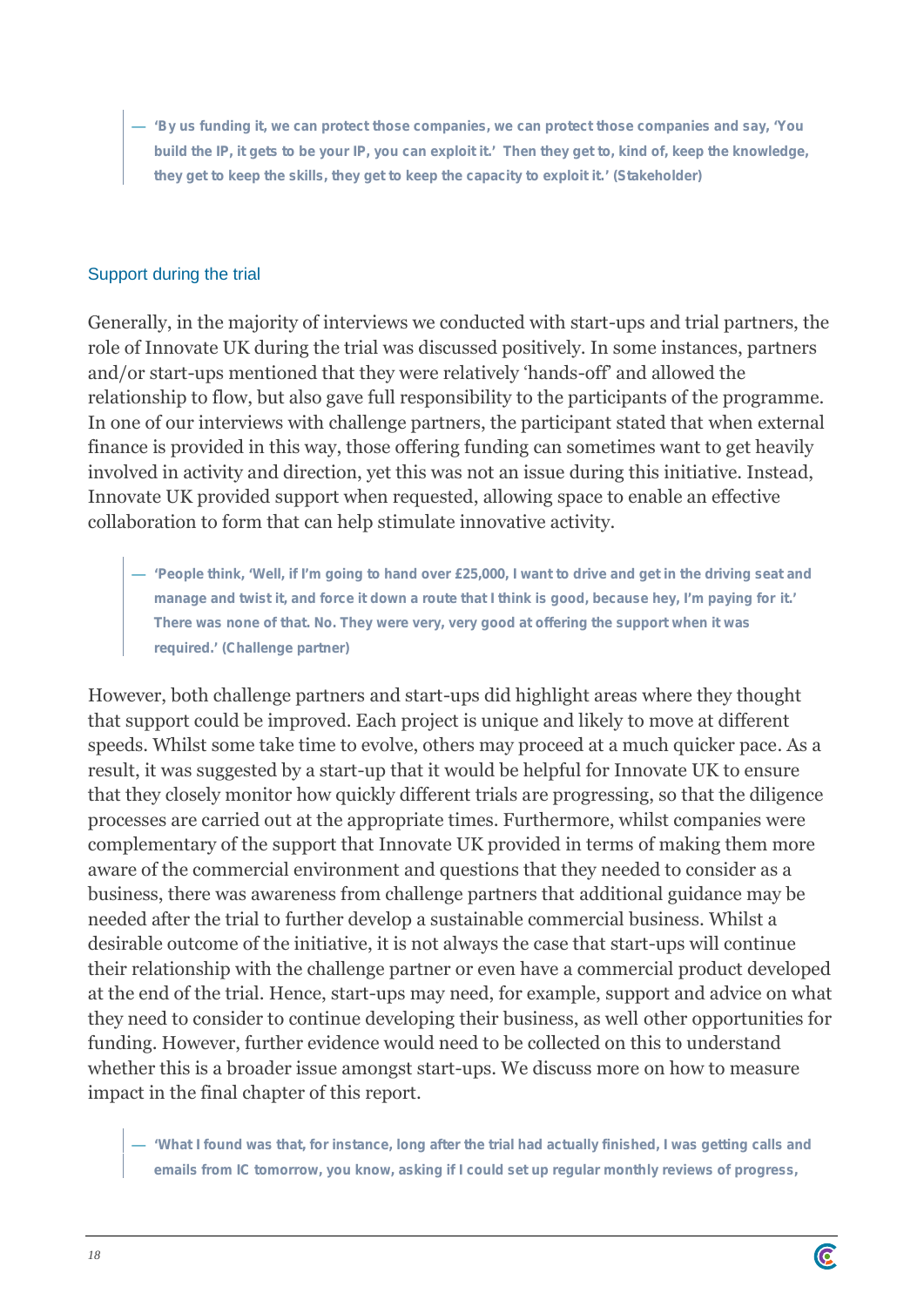**which is a nonsense because the trial had finished. They just weren't expecting us to move that quickly.' (Start-up)**

— **'Really, they should be helping these start-ups on their next steps saying, 'Right, okay, you've done a trial, it's been successful, how are you going to make money out of this?'' (Challenge partner)**

## **HOW SUITABLE IS THECURRENT SYSTEM OF FUNDING AND IS THERE ANY POSSIBILITY OF ALTERING THIS IN ANYWAY?**

## **Stakeholders**

C

On the whole, stakeholders believed that the current funding structure was suitable for the purposes of the programme. Altering the structure such that challenge partners and/or start-ups were required to part-fund the initiative could have significant implications for the types of firms that participate (as earlier evidence shows). In the case of start-ups, those with just ideas may struggle to come forward with any funding themselves and would thus not apply, which could prevent certain ideas from taking off. The types of challenge partners that are willing to take part may also change, depending on the ease at which funding can be released by such organisations, and this could make finding the right challenge partner more difficult. Additionally, stakeholders and challenge partners thought that asking leading organisations to make a financial contribution is likely to result in them placing greater demands on the start-up and potentially wanting some stake in the IP, which would thus restrict the ability of promising start-ups to establish.

— **'One [problem with removing the grant] is... that it would make it incredibly hard to find the right partner. Secondly, it would just destroy this whole idea that, how could you possibly say, 'Well, you've got to provide money, and you can't take any equity, you can't interfere with the IP.' That would just be a complete mess.' (Stakeholder)**

There were more mixed views about whether the level of funding supplied to start-ups is appropriate. Currently, successful SMEs are given up to £35,000 for their trial. Some stakeholders believed that offering too much money could see start-ups lose focus and motivation in their attempt to move towards a commercially viable business. Also, the type of start-ups this programme seeks to attract are not necessarily in a position where substantial amounts of funding are required. On the other hand, a few stated that this was a one-size-fits-all approach and what constitutes an appropriate level of funding entirely depends on the sector being considered. Hence, whilst small sums of money are suitable for certain trials, they are simply too low in other sectors to run an effective trial.

— **'So I think what our funding levels allow or enable is for the winning companies to have a real sort of clear focus.' (Stakeholder)**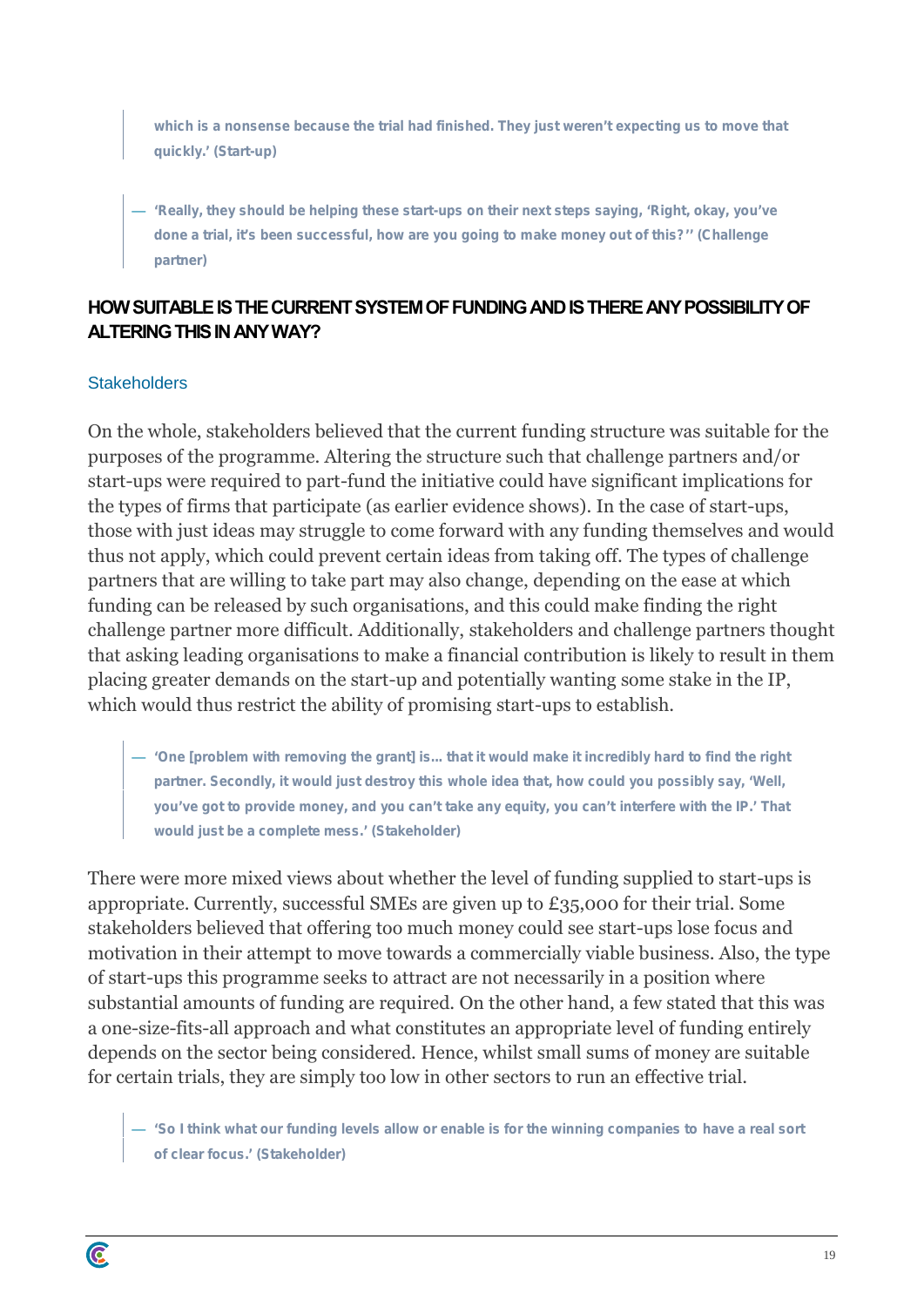— **'The pot of funding should be determined by the sector that we're working with, so sometimes, actually, £15,000 is enough for the challenger to accept. In other cases, if it's a wearable technology challenge for example, £35,000 might be more appropriate.' (Stakeholder)**

## Start-ups

Our earlier analysis indicates just how valuable start-ups have found the current funding structure, recognising its importance in allowing them to test their idea, alongside the help of a challenge partner. As mentioned by stakeholders, whilst requesting start-ups to contribute may be possible in some instances, there would be some who simply could not afford to do this. Furthermore, receiving funds from a financial institution has become more difficult in recent years, as a result of the credit crisis and so changing the funding structure could mean that some ideas are unable to progress quickly, if at all, into a particular market. Given the aim of this project is to encourage innovation in start-ups, making changes to the funding arrangements could stifle the level and variety of innovations that emerge. In our survey, we asked start-ups how their involvement in the IC tomorrow programme would change if they were required to part-fund the initiative. 11 out of 19 (58 per cent) of start-ups who responded to the survey noted that changes to the funding structure would mean that they *would not look to apply* for this programme. The funding structure also removes some of the risk of collaborating in this way for both start ups and challenge partners, increasing the potential for both to experience a net gain, which allows partnerships to develop. Changing this could prevent a relationship from forming altogether, as one party may feel that there is not enough benefit from taking part. As stakeholders and start-ups discussed, the types and number of challenge partners and/or start-ups could change, making it trickier to form suitable collaborations. This could subsequently hinder the programme from achieving its overall aim.

— **'Putting that funding on the table is what brings the challenge partner and the challenge applicants together. I think without IC tomorrow kind of greasing the wheels in that way, and just putting a bit of money on the table, I suspect both parties, the partner and the applicant might not come to the table.' (Start-up)**

From the interviews we carried out with start-ups, there was a general consensus that the level of funding provided to SMEs was about right for the aims and purposes of this project, particularly given that there was also support being offered in the form of the challenge partner and/or Innovate UK. However, we have only conducted interviews in a small number of sectors and it would therefore be worthwhile in future research to cover a wider range of industries to see whether this view is held more broadly amongst successful applicants.

— **'What it does is get people who have an ambition to develop something or to innovate to speed up that process with the help of a challenge partner. So yes, I think it's balanced about right at the moment.' (Start-up)**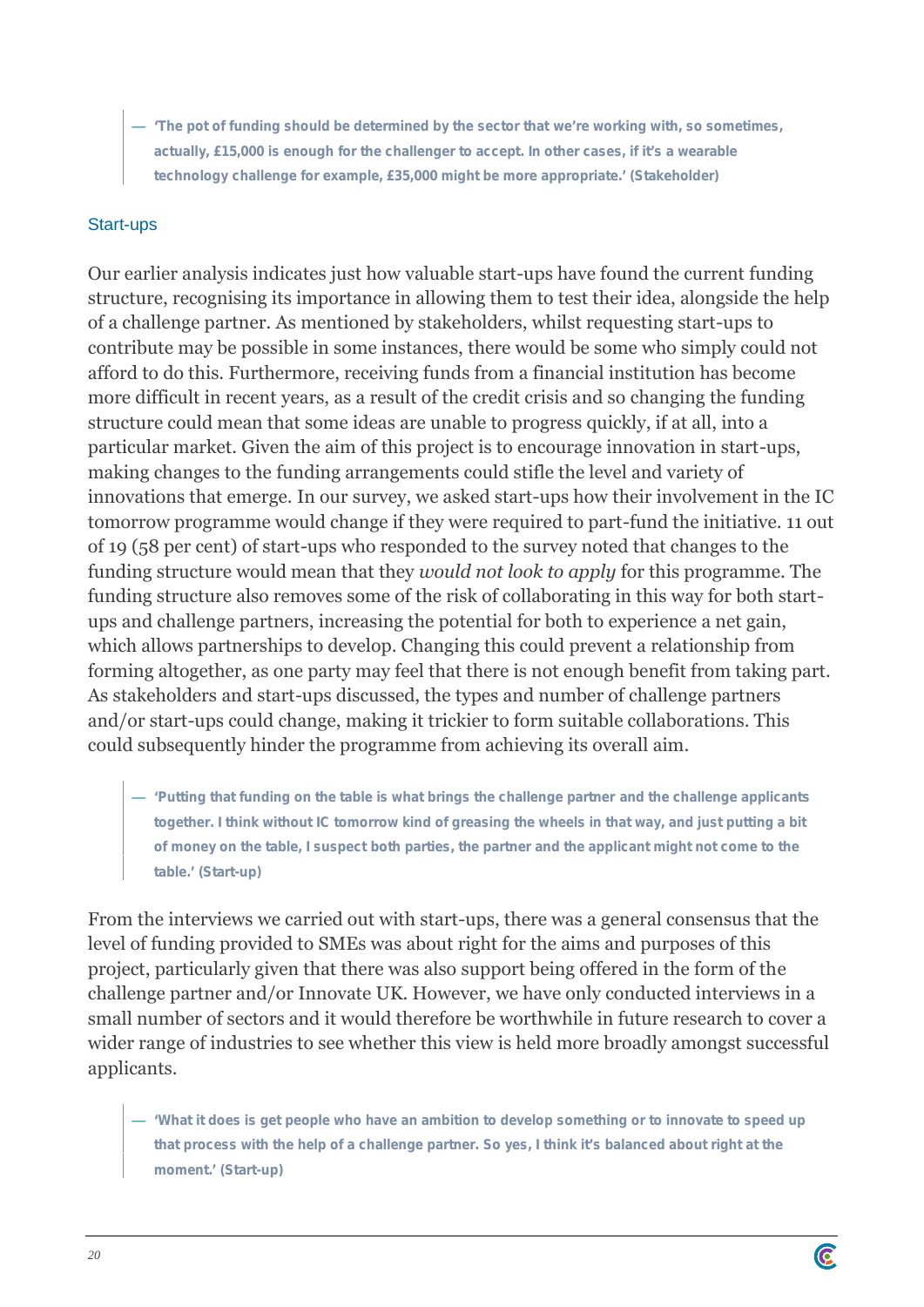#### Challenge partners

C

Both challenge partners and start-ups noted that, if the structure of the funding arrangement was modified such that large firms were asked to contribute, it would impact on the types of organisations that would become involved in this initiative. This could sometimes be to the detriment of the overarching objectives of the programme, as start ups aren't able to work alongside a relevant partner to develop their product. From the challenge partner perspective, the reasons as to why lead organisations may not participate were generally to do with the internal structure of such companies, with there being difficulties in receiving clearance to allocate funds for this type of programme. The current structure de-risks the initiative from the perspective of the challenge partner, who could ultimately benefit from low-cost research and development. Whilst there is no requirement for challenge partners to supply funding, some did state that there is a cost to their business of taking part in that resources must be diverted towards supporting this initiative instead of another business activity. Asking trial partners to part-fund their involvement, however, could mean that industry leaders who don't benefit from large profits and/or special budgets for this form of activity may pass on the opportunity.

— **'So, what you'll end up with is lots of very, very boring challenge partners, because what you'll get is the big cash-rich companies. You'll basically have to go to companies that have got big profits.' (Challenge partner)**

Not only could changing the funding structure influence the types of challenge partners that are willing to participate, but also their involvement in the programme itself. This could prove beneficial, as leading organisations place greater focus on the initiative, as they look for a return on the investment they have made. However, increasing levels of demand and control put on a start-up by the large firm could adversely impact on the relationship between the two organisations and inhibit the ability to bring forward their ideas through a trial. There is also a possibility that challenge partners look for solutions and products that are more suited to the needs of their company. This would restrain the emergence of inventions that benefit a whole industry (as is suitable for a government-grant programme) and may limit the commercial viability of the solution developed by the start up. Thus, the benefits of the programme, in terms of bringing through start-ups and boosting growth may become more limited.

- **'Well then the challenge partner could interfere a lot more. I think it would be really difficult and would hamper innovation. They would have a vested interest and would steer it towards their own goals and would definitely skew or potentially narrow what was possible.' (Start-up)**
- **'It just puts the pressure on, to prove that whatever budget you've put in has a decent return on the investment and that budget has proved its worth basically.' (Challenge partner)**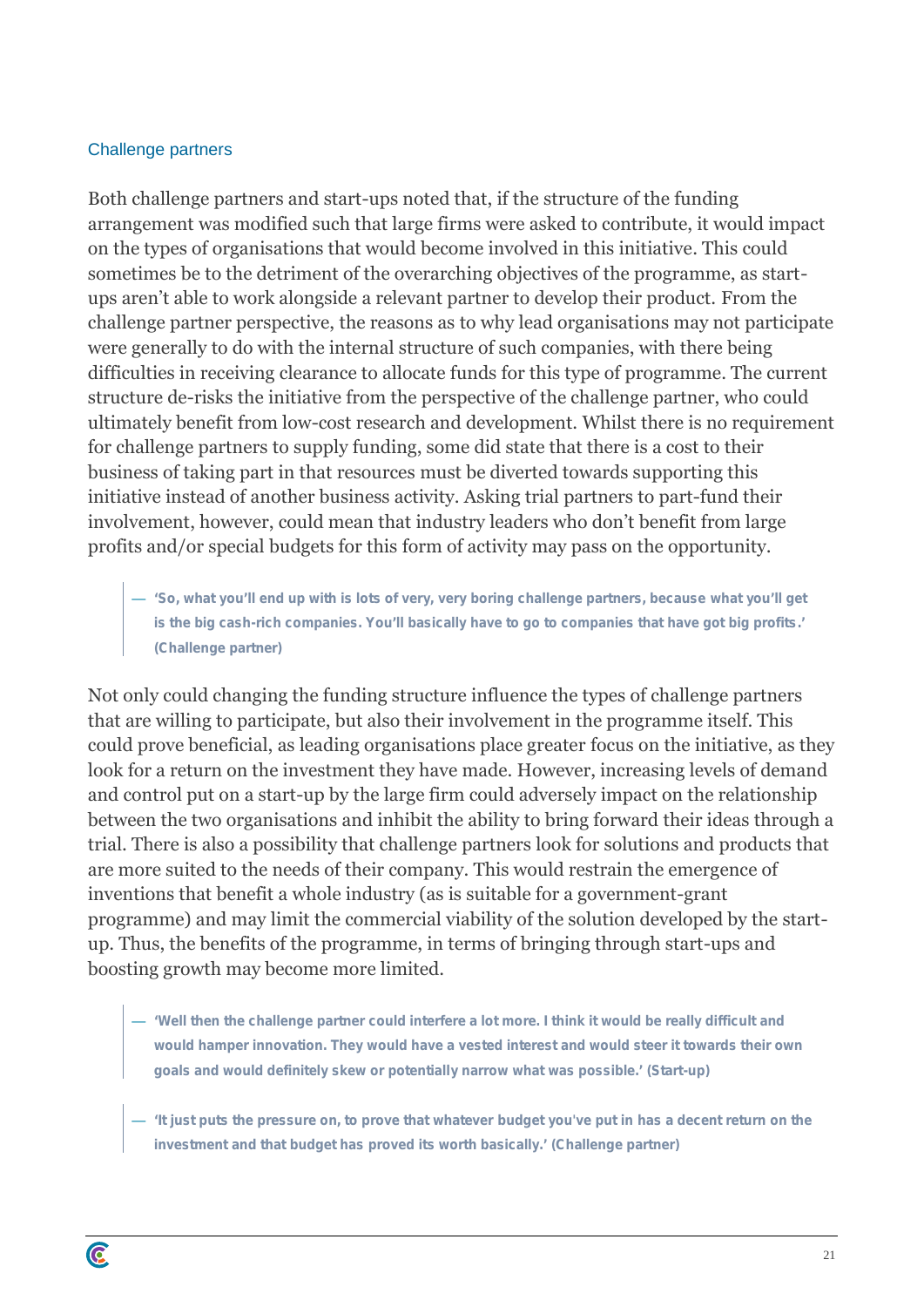## **CAN THE INITIATIVE BE SCALED UPWITHOUT LOSING VALUE?**

The most common method of scaling up the programme discussed by stakeholders and participants was to run more competitions and therefore increase the number of start up/challenge partner partnerships. In general, offering larger pots of money to start-ups through this programme was not seen as the right approach, although there may be instances in specific sectors where higher funding is needed just to get a trial running. Stakeholders stated that there are currently other programmes in place for more established businesses and/or those looking for higher levels of funding. We thus outline the implications of increasing the number of challenges, as discussed by those we interviewed, in the sections below.

## Staff resource

Stakeholders acknowledged that running IC tomorrow was quite labour intensive for Innovate UK staff. Challenge partners had to be sourced and industry problems identified, with competitions having to be organised on a regular basis to find a suitable start-up to tackle the challenge set. However, there is the potential that once a database of challenge partners are in place and effective systems for running the competitions are established, the costs of the programme may fall and level out. Further research on the potential trajectory of costs if the initiative was expanded would be needed to confirm such a theory. Alongside this, continued support is on offer during the trial phase so that any issues that arise between challenge partners and the SME can be addressed quickly, with further paperwork and monitoring also required in the trial period. This is to ensure that public funding is being used appropriately throughout the process. With there being little scope to automate processes within the initiative, scaling up could increase human resource costs and overheads. In order to improve the programme in its current capacity, we have already seen participants mention the need for support and guidance at the end of the trial. Thus, to scale up this initiative, a review of whether the programme can be organised more efficiently may be needed, as scaling up could otherwise lead to rising overhead costs.

- **'You want to watch that then the overheads required to do that, because there's no money being handed out, and just to make sure it doesn't go too far, such that, because the amounts of money being handed out are quite small, inevitably, the ratio between the overheads to run the programme, versus the amount of funding, that gets handed out is going to be tough.' (Stakeholder)**
- **'Well if it was scaled up, one thing they'd clearly need to do is improve their administrative processes before they have any scaling up.' (Start-up)**

## Quality versus quantity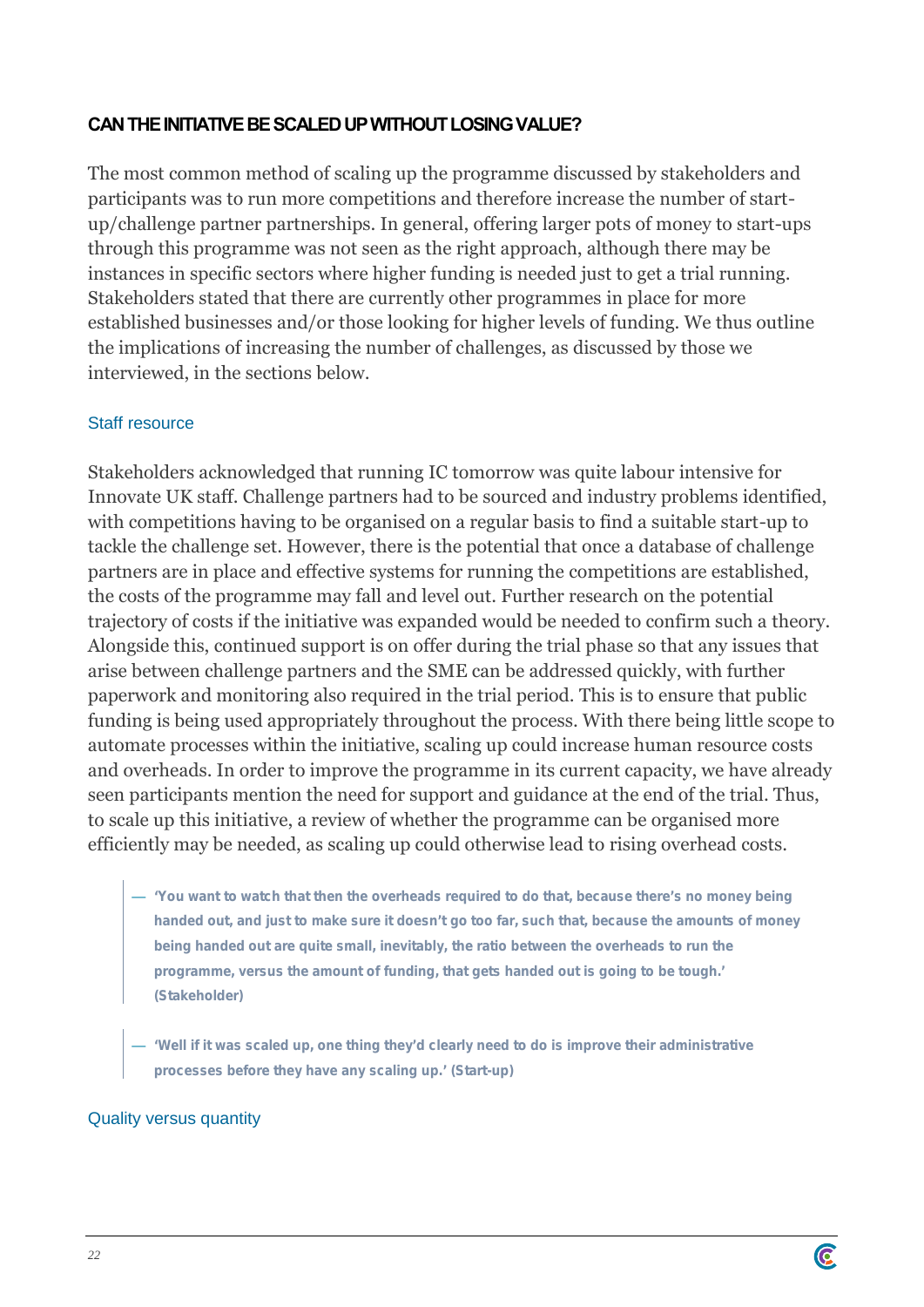Start-ups meanwhile questioned whether increasing the scale of the initiative in this manner would be worthwhile in helping the programme achieve its key objectives. Whilst there are often going to be enough start-ups interested in applying for funding in a programme such as this, some argued that there is a limited supply of reputable large organisations across various industries, hence finding relevant challenge partners could become increasingly difficult. This is the real added value of this initiative, as working with a large established organisation can enable the small firm to signal in its market the quality of its product and thus begin to develop its own brand, which can help to attract a sustainable source of customer demand. Compromises in the quality of trial partners could therefore reduce the ability of start-ups to commercialise their product and establish a business.

— **'I think for most applicants it's the calibre of the partners that attracts people to enter and it's also the calibre of the partners that is the real value of the project. So I think there is a natural limitation on scaling up in terms of how many big heavy-hitting, international, well-respected companies they can get to take part.' (Start-up)**

Additionally, increasing the number of competitions will only be beneficial if the quality of the challenges and solutions to these remain high. As demonstrated in the previous section, increasing the scale of the initiative will have implications for overheads and if the quality of challenges being managed by Innovate UK staff is diluted by the programme being increased in size, the effectiveness of the support and guidance will be limited, as the solutions to challenges are unlikely to develop into a sustainable business, simply due to the products not being viewed as ground-breaking within markets.

— **'To scale it up for the sake of having more opportunity I don't think is a good idea, I think it's more about quality, not quantity.' (Start-up)**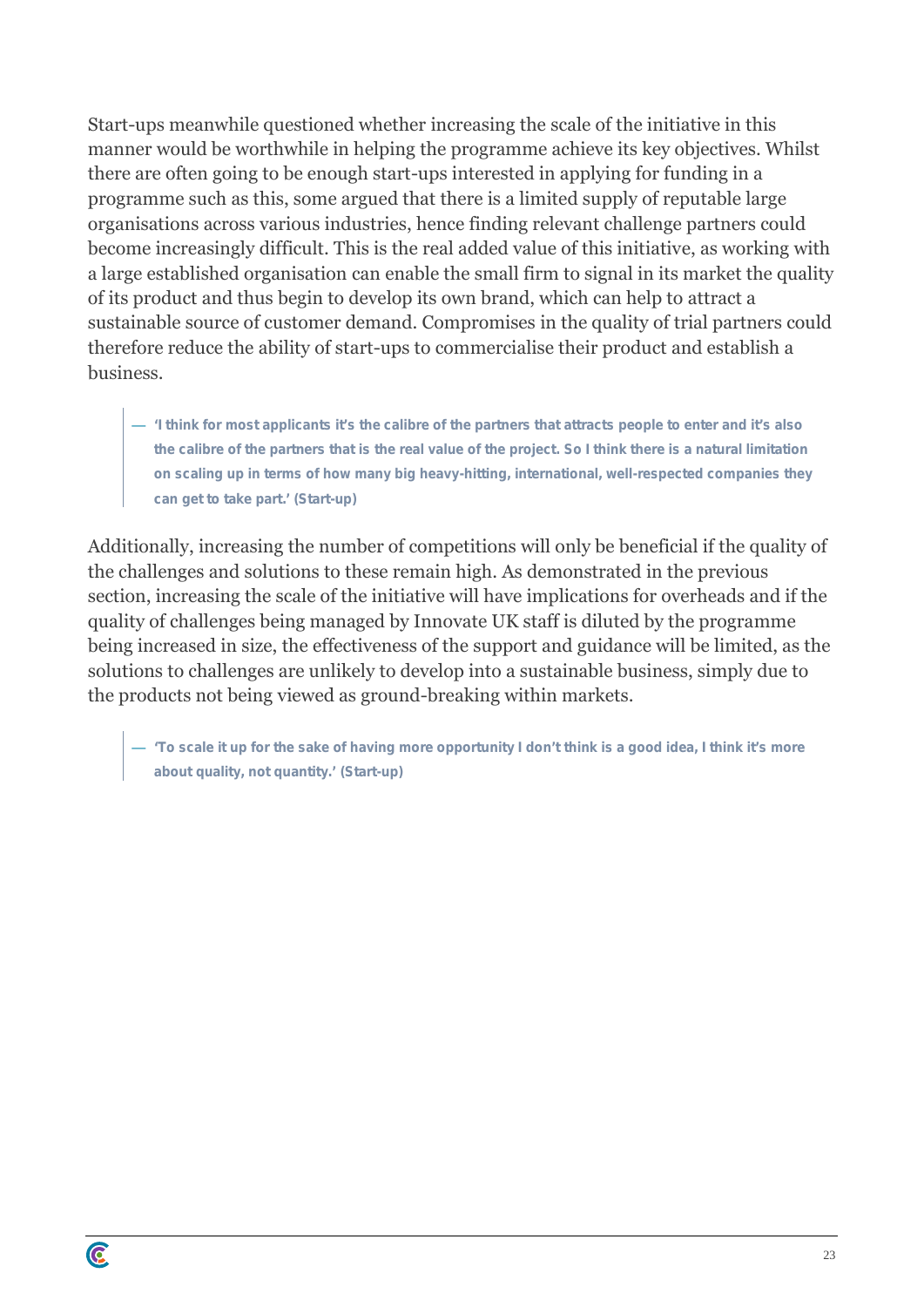# **05. ANALYSING FUTURE IMPACT**

## Start-ups

Responses from stakeholders suggest there is currently little administrative monitoring taking place of start-ups which are both successful and unsuccessful within this programme. To understand the quantitative impact the programme has on start-ups, we would need to know what the size of the company was like before applying, as well as turnover and profit figures. This gives a baseline from which to track the growth of a company. Whilst a trial lasts around six months, this is only the first step in a start-up trying to establish its business. An ideal scenario for a SME at the end of the trial would be to have the challenge partner continue as a customer, but there is no guarantee that this will materialise. The growth and progress of start-ups therefore can take many years, thus it would be worthwhile for Innovate UK to conduct monitoring of those they funded over a longer period of time than is currently the case.

Some of the key information on businesses that took part in the initiative may be publicly available (in any VAT or PAYE records where appropriate or through Companies House). Where there is missing data, short surveys collecting this information would enable accurate tracking of funded organisations, as well as data on how many mergers have formed (if any) between challenge partners and start-ups. Innovate UK could record and file data on the level of funding provided to partnerships. Long-term monitoring of the financial health of funded start-ups can provide an idea of whether the types of projects that have received finance through the IC tomorrow programme are those that offer high rates of return. Furthermore, comparing progress with a matched panel dataset of similar business that do not receive funding through IC tomorrow would allow Innovate UK to isolate the impact that arises from the programme.

Whilst quantitative data is a useful starting point, this would ideally need to be supplemented with qualitative information. For instance, this can enable Innovate UK to collect the views of start-ups on how high risk they believed their innovation was and the possibility of them pursuing this had IC tomorrow not existed. Working with a challenge partner and Innovate UK can enable start-ups to experience intangible benefits, such as, insights into how to run a business and industry best practice. Establishing the range of intangible benefits gained by start-ups would ensure Innovate UK understands the full benefits for successful applicants. Additionally, collecting qualitative data can help Innovate UK gather detail from start-ups on whether they need support at the end of their trial and why, so effective intervention can be implemented, if this is deemed appropriate. Those who are unsuccessful in their bid for funding also receive a wealth of information and support from IC tomorrow that can facilitate their own growth. These companies, as with those who are successful, should be tracked (albeit on a far less frequent basis) to understand the impact (if any) that the process had on their business. For instance, the advice provided may have allowed them to refine their idea, consider new markets for their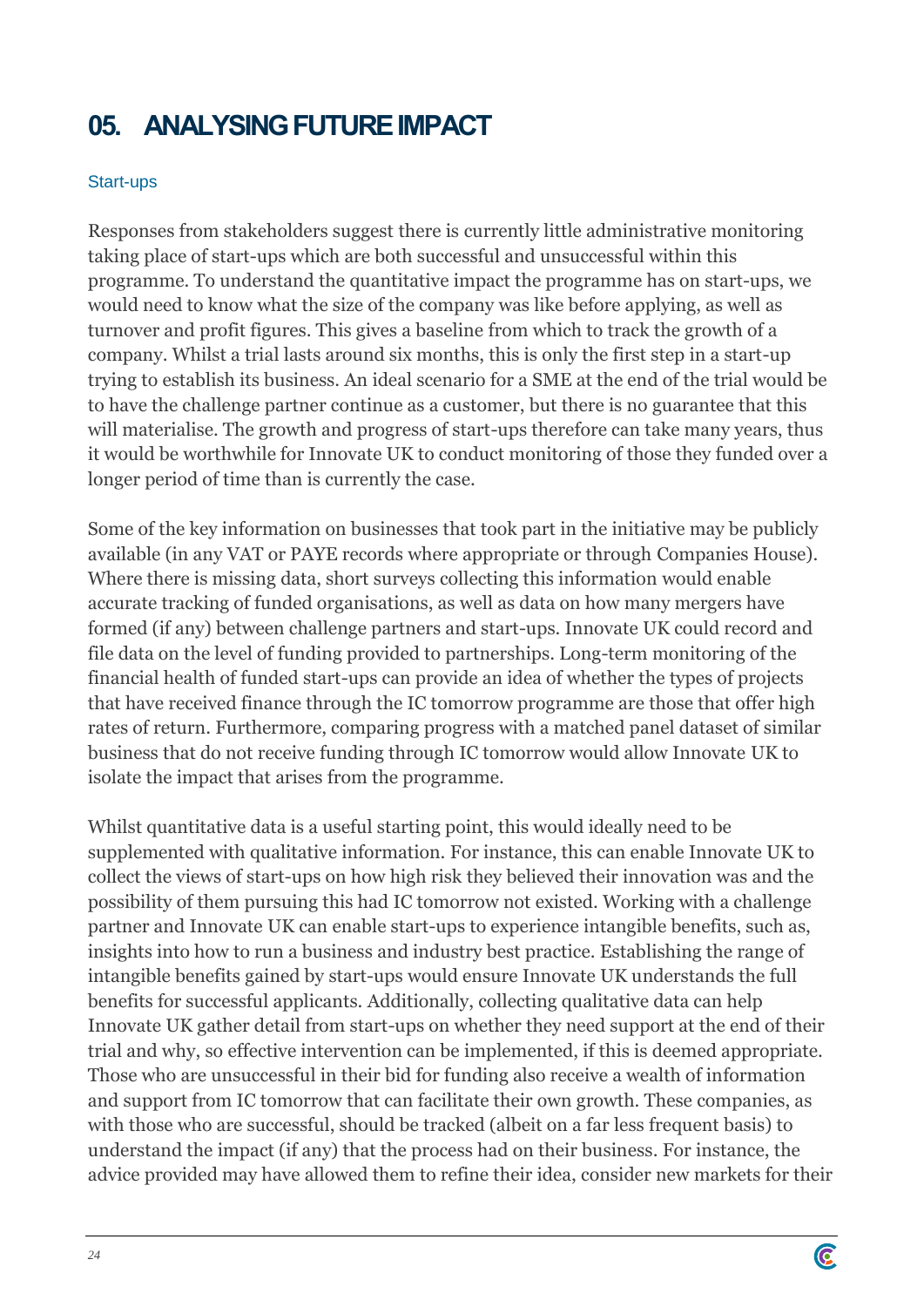product or even network with future partners. Whilst not strictly a counterfactual group, these unsuccessful applicants also offer an insight into what progress is made without IC tomorrow and the potential reasons behind this.

This review has offered some ideas on how the programme may be scaled up or changed going forward. Collecting the types of data highlighted above can also enable Innovate UK to see how the outcomes of the programme change once a major development in the operation of the initiative is introduced. Whilst one cannot assume that the change in IC tomorrow is responsible for all the change in outcomes, closer monitoring and discussion with participants can offer further evidence on whether participants believe that the changes have boosted their businesses.

## Challenge partners

C

At present, there is minimal monitoring of challenge partners. Yet, at the very least, there is a need to ask challenge partners for their feedback on the programme at the end of the trial and the potential impact the start-up could have on their industry. This will give Innovate UK an indication of the extent to which the IC tomorrow programme is encouraging disruptive innovation. If Innovate UK everdecides to increase the scale of the initiative by expanding the number of competitions, it will be necessary to showcase the value this has for challenge partners, which thus requires their views. Collecting their opinions is also important from the perspective of growth and welfare. Positive impacts on the economy may not only come through the rise of start-ups. The inventions themselves may shake-up industries and introduce new products that increase the welfare of consumers. Innovations may lead to companies being able to access more efficient inputs and improve their production processes, which can reduce costs and the prices of certain items within a market. Keeping in contact with challenge partners can help Innovate UK explore the economic and social benefits from the viewpoint of industry and their consumers, which may not be as objectively captured through discussion with start-ups themselves.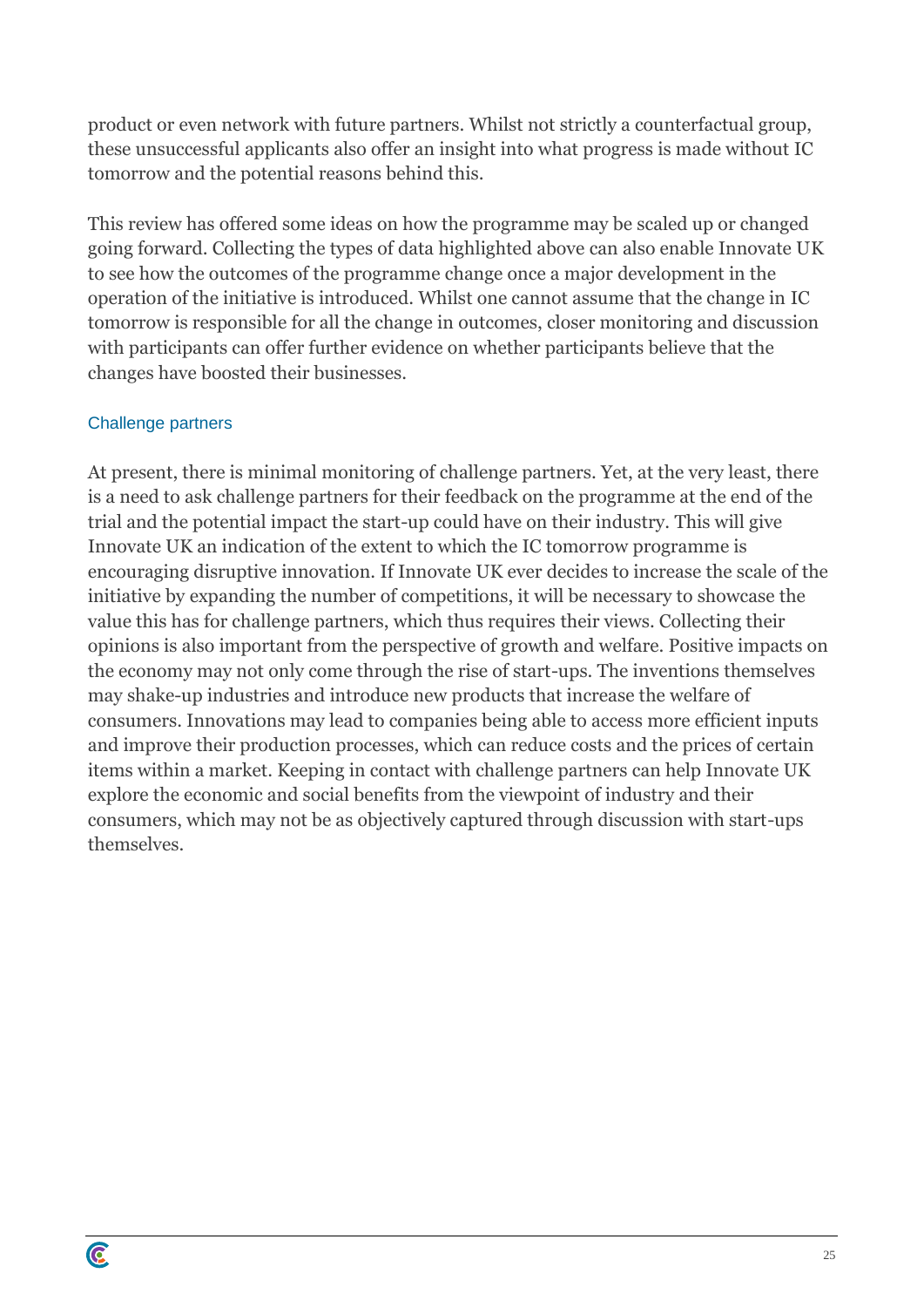

## **APPENDIX 1: THEORY OF CHANGE MODEL**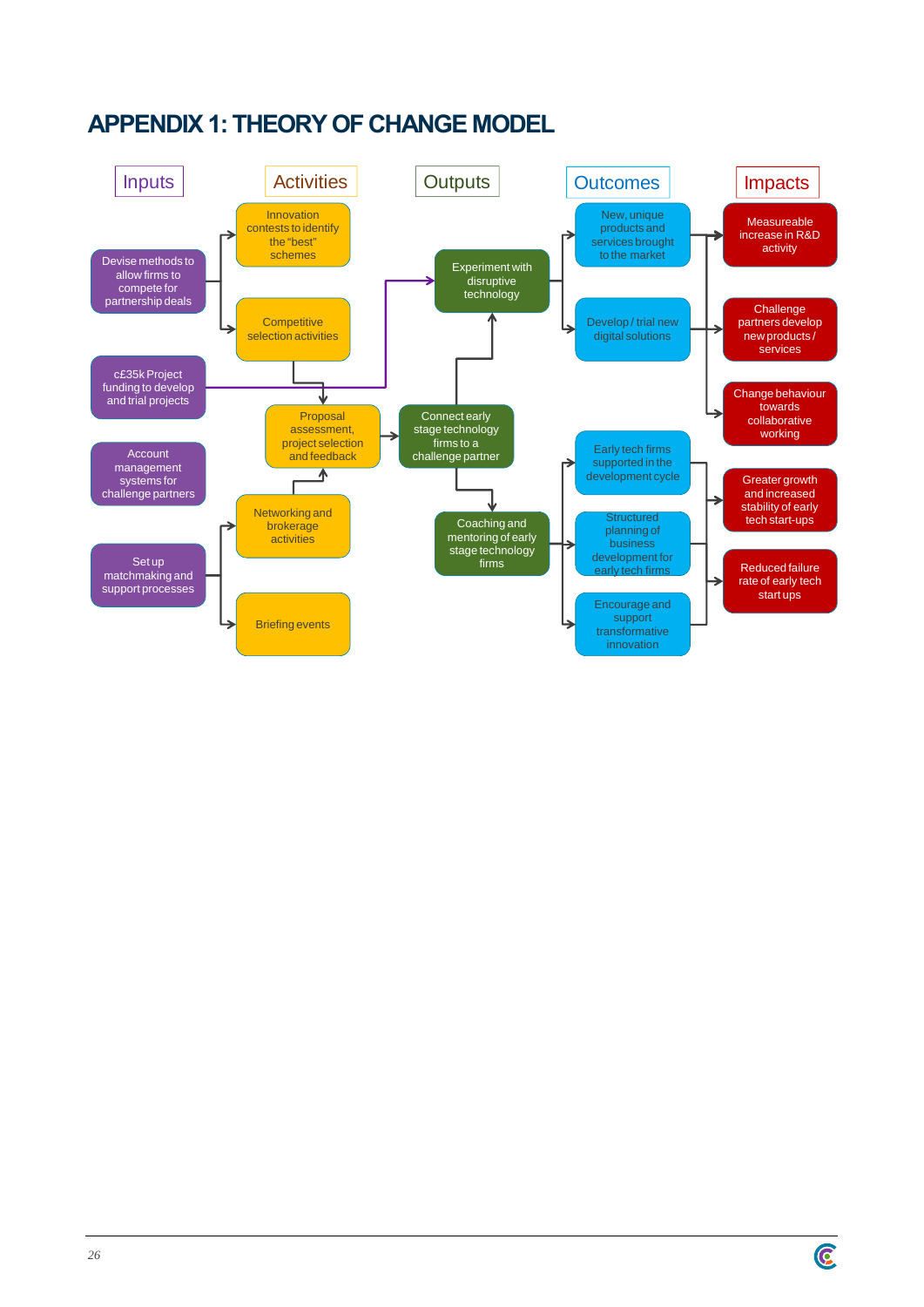# **APPENDIX 2: DATA TABLES**

C

**Question in survey (for start-ups only):** How important, if at all, are/were the following elements of the IC tomorrow programme in relation to developing your product/service?

| <b>Name</b>                                                                   | <b>Very</b><br>important | Fairly<br>important | Not very<br>important | <b>Not</b><br>important<br>at all | <b>Total</b> |
|-------------------------------------------------------------------------------|--------------------------|---------------------|-----------------------|-----------------------------------|--------------|
| Retention of<br>your full<br>intellectual<br>property rights                  | 19                       | $\Omega$            | $\Omega$              | $\mathbf{1}$                      | 20           |
| The ability to<br>trial a product<br>or service                               | 16                       | $\overline{4}$      | $\Omega$              | $\mathbf{O}$                      | 20           |
| The provision of<br>one hundred<br>percent funding                            | 16                       | 3                   | $\mathbf{1}$          | $\Omega$                          | 20           |
| The reputation<br>of our challenge<br>partner in their<br>industry            | 8                        | 9                   | $\mathbf{1}$          | $\Omega$                          | 18           |
| The support and<br>guidance<br>provided by an<br>established trial<br>partner | 6                        | 8                   | $\overline{4}$        | $\mathbf{1}$                      | 19           |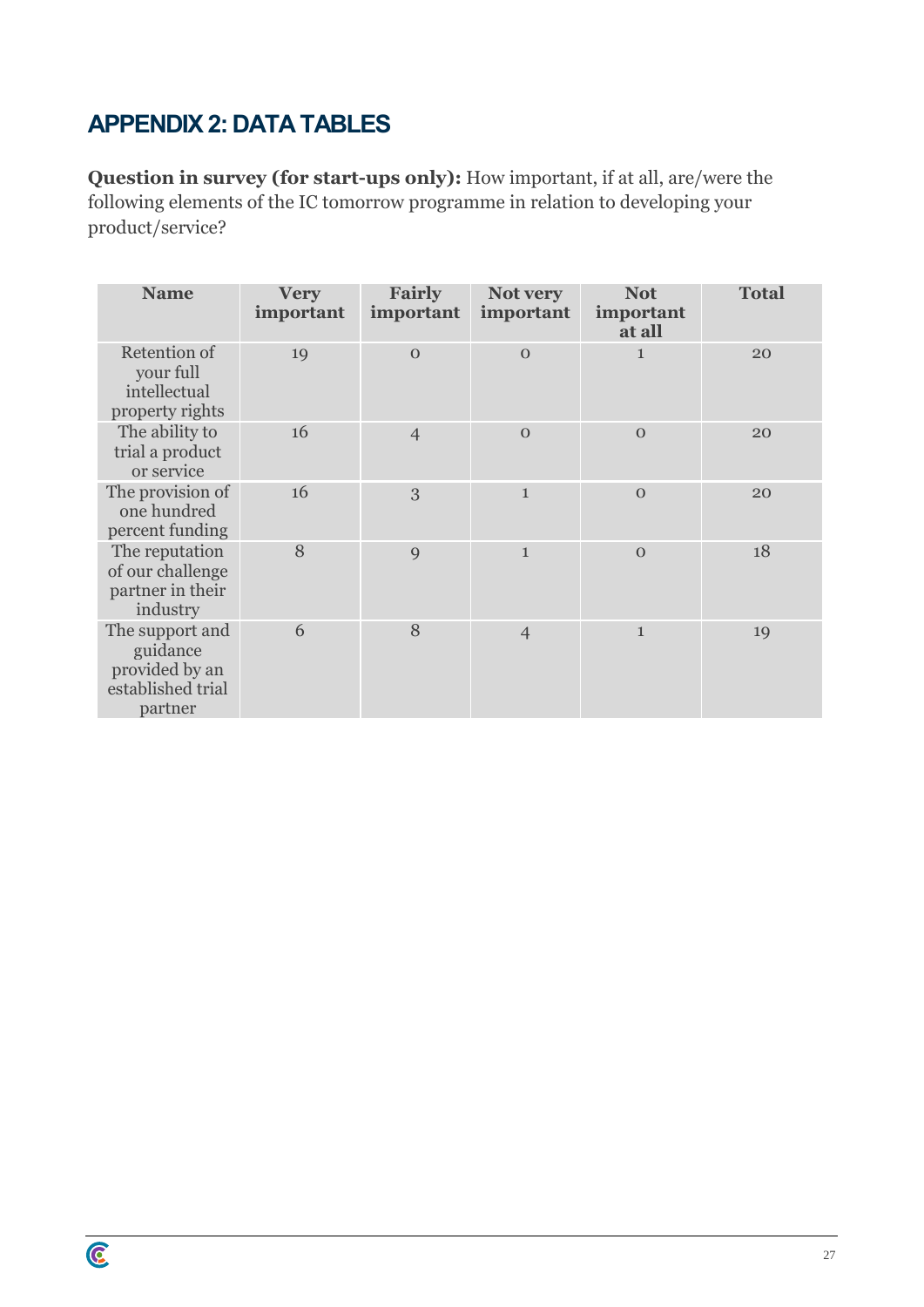**Question in survey (for start-ups only):** How important are/were the following types of support and guidance that may be offered by the established trial partner to helping you achieve your ambitions?

| <b>Name</b>                                                                          | <b>Very</b><br>important | Fairly<br>important | Not very<br>important | <b>Not</b><br>important<br>at all | <b>Total</b> |
|--------------------------------------------------------------------------------------|--------------------------|---------------------|-----------------------|-----------------------------------|--------------|
| To understand<br>how our<br>innovation/idea<br>can be improved                       | 11                       | $\overline{4}$      | $\overline{2}$        | $\overline{2}$                    | 19           |
| To understand<br>more about the<br>commercial<br>viability of the<br>product/service | 5                        | 11                  | $\mathbf{1}$          | $\overline{2}$                    | 19           |
| To gain an<br>insight into<br>industry best<br>practice                              | 5                        | 6                   | 5                     | 3                                 | 19           |
| To help improve<br>the productivity<br>and efficiency of<br>our business             | $\overline{4}$           | 6                   | 6                     | $\overline{2}$                    | 18           |
| To learn more<br>about how to<br>grow a business                                     | $\overline{4}$           | 5                   | 6                     | $\overline{4}$                    | 19           |